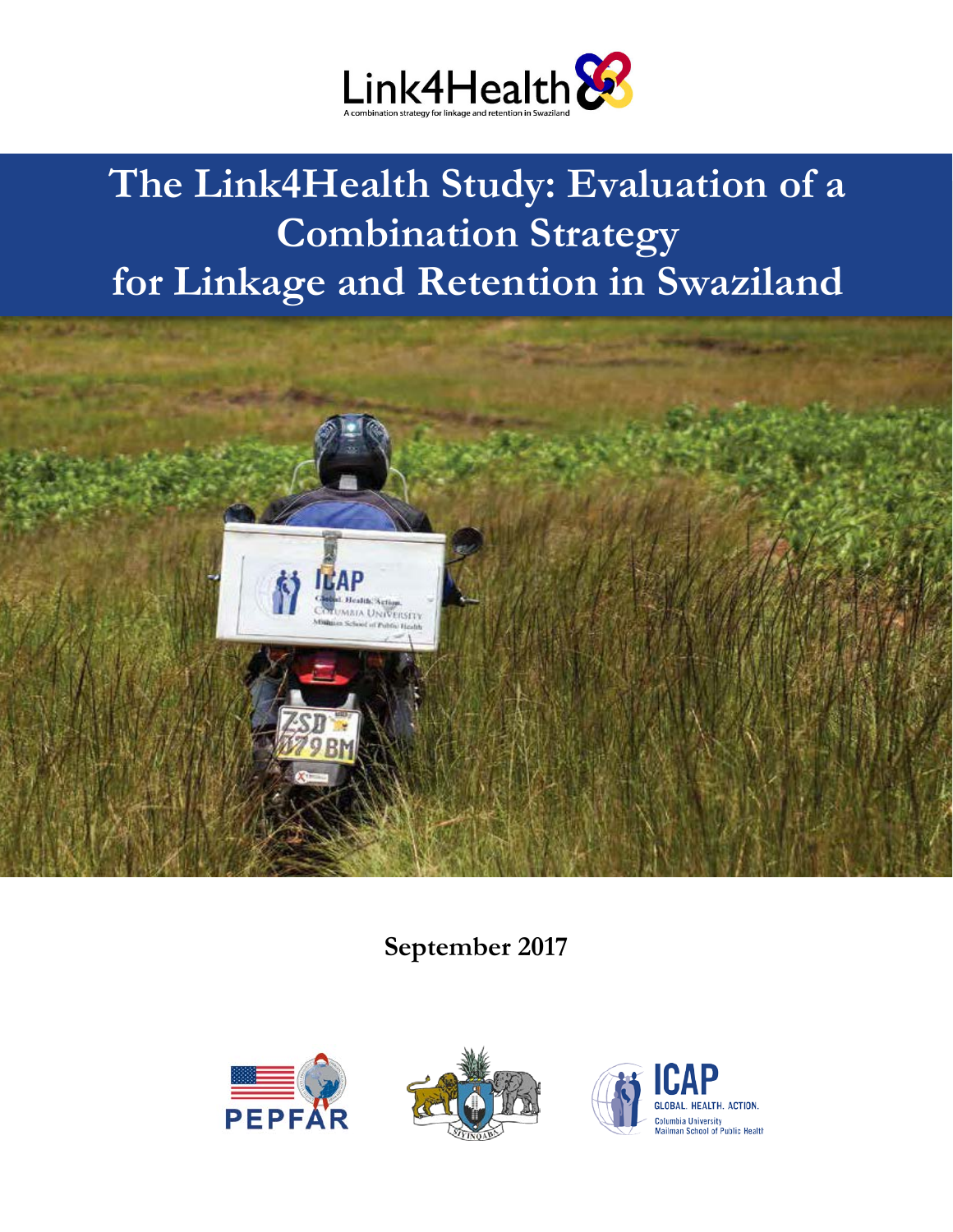#### **Cover photo:**

A Link4Health community interviewer en route to the home of a study participant to conduct a follow-up interview.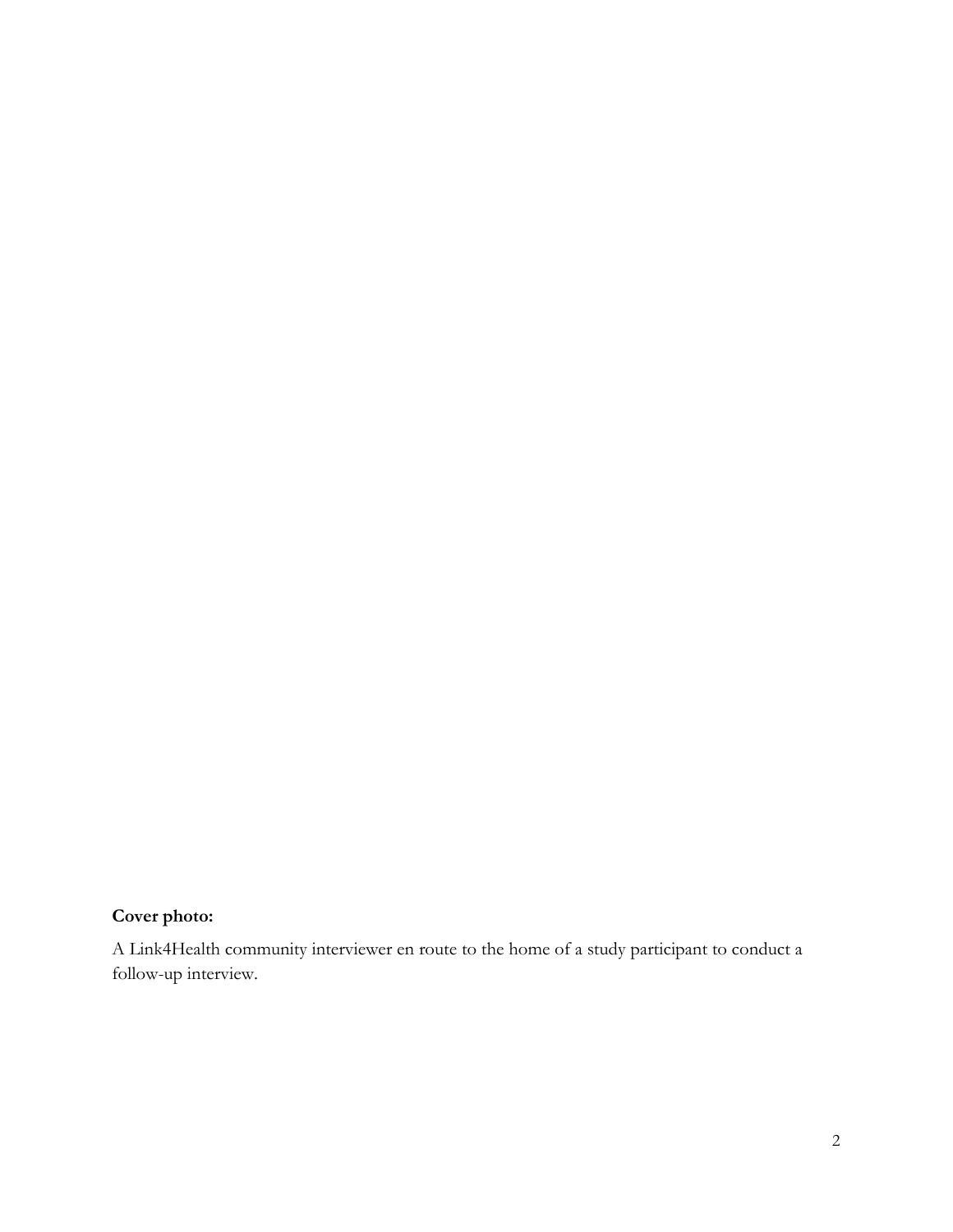# **Table of Contents**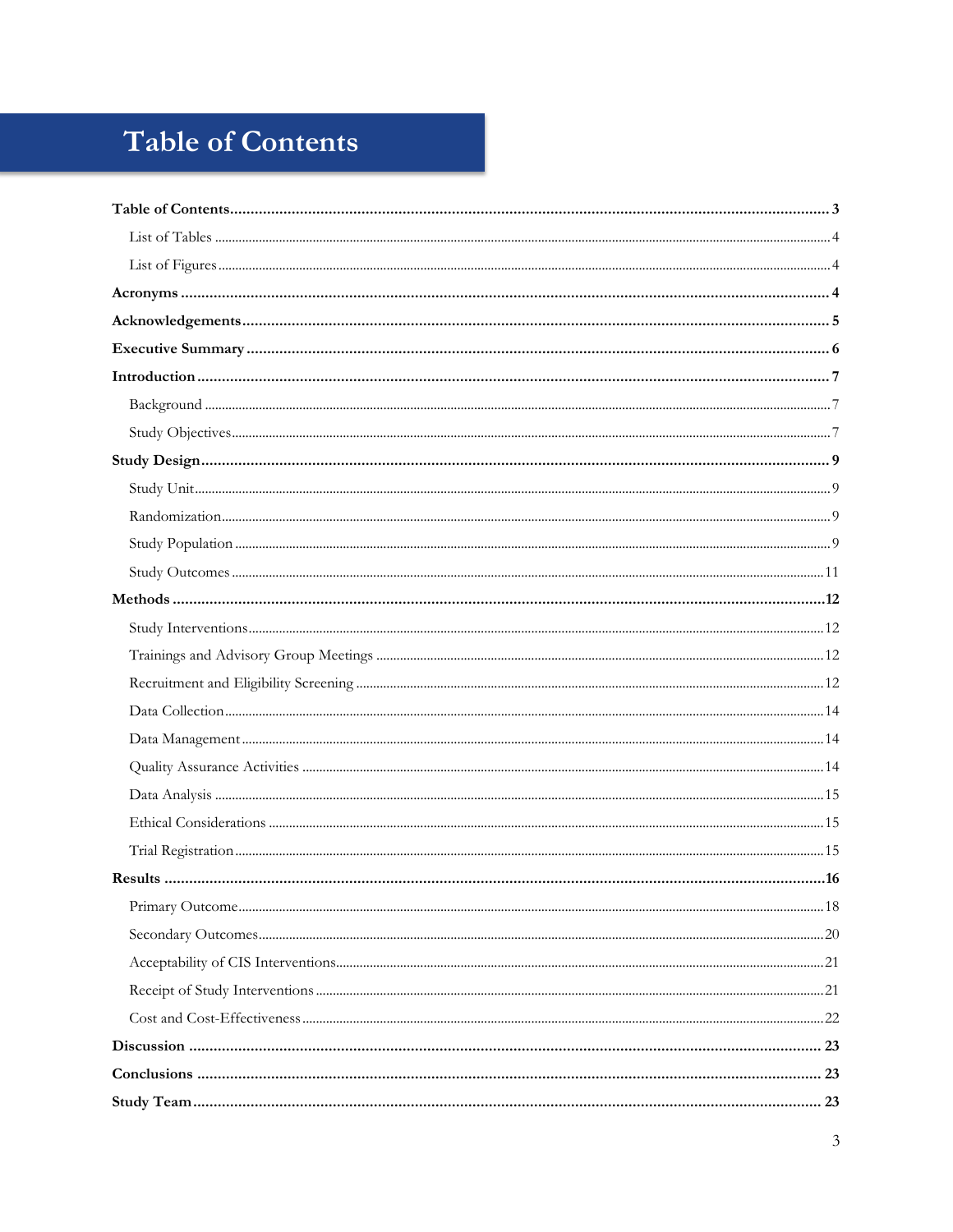### <span id="page-3-0"></span>**List of Tables**

# <span id="page-3-1"></span>**List of Figures**

| Figure 3: Proportion of Patients Who Achieved the Primary Outcome of Linkage to HIV Care Within One<br>Month of HIV Testing Plus Retention in HIV Care at 12 months After HIV Testing, Compared Among |  |
|-------------------------------------------------------------------------------------------------------------------------------------------------------------------------------------------------------|--|
|                                                                                                                                                                                                       |  |
|                                                                                                                                                                                                       |  |

# **Acronyms**

| ART         | Antiretroviral therapy            |
|-------------|-----------------------------------|
| <b>BCPP</b> | Basic care and prevention package |
| CIS         | Combination intervention strategy |
| <b>DBS</b>  | Dried blood spot                  |
| FI          | Financial incentive               |
| <b>HCT</b>  | HIV counseling and testing        |
| <b>HCW</b>  | Health care worker                |
| HIV         | Human immunodeficiency virus      |
| IQR         | Interquartile range               |
| POC         | Point-of-care                     |
| RR          | Relative risk                     |
| <b>SMS</b>  | <b>Short Message Service</b>      |
| SOC         | Standard of care                  |
| WНO         | World Health Organization         |
|             |                                   |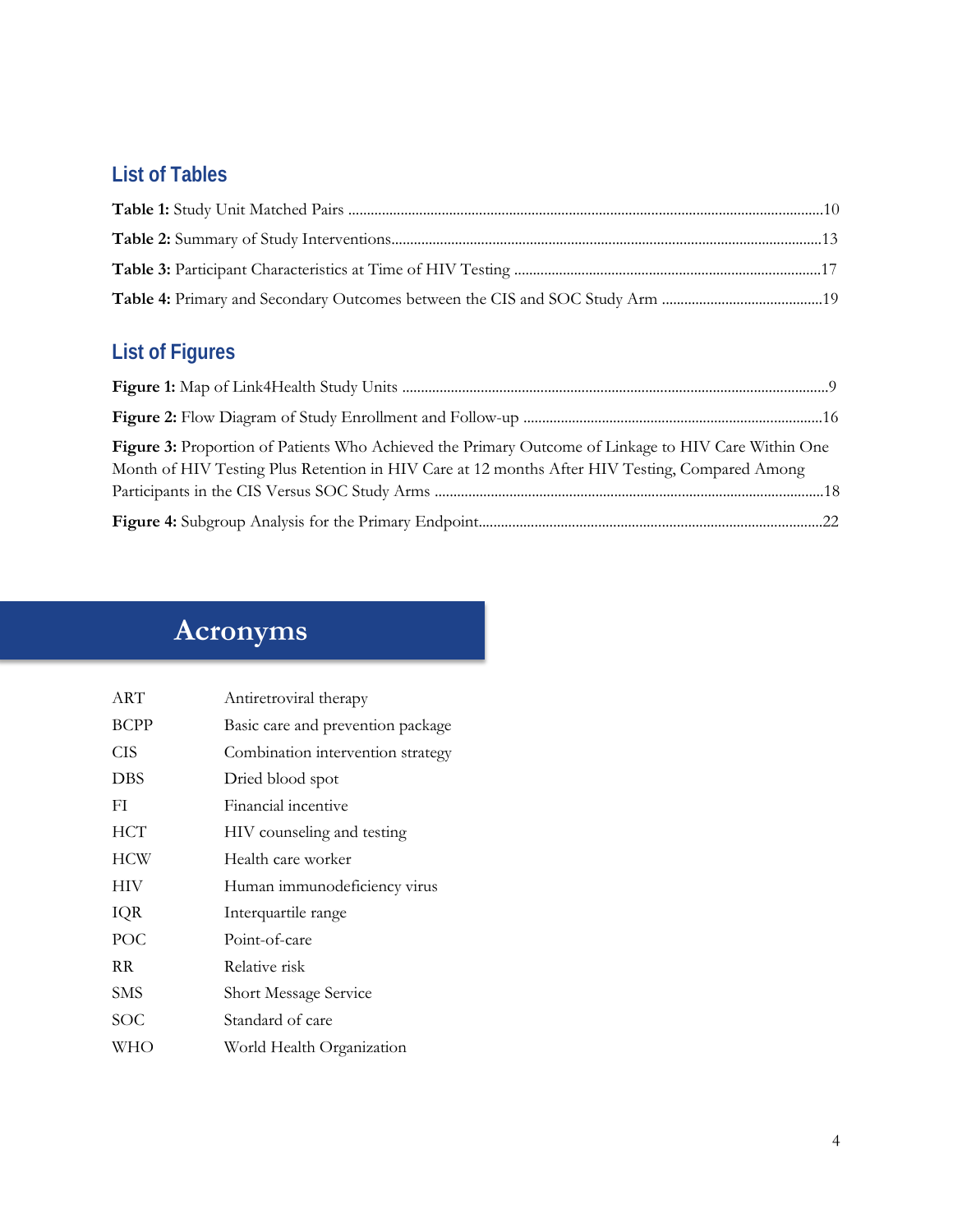### **Acknowledgements**

The Link4Health study was funded by the U.S. President's Emergency Plan for AIDS Relief (PEPFAR) through the National Institutes of Health (NIH).<sup>[1](#page-4-0)</sup> We are grateful to the Ministry of Health in the Kingdom of Swaziland for its consistent support of the study. In addition, we acknowledge the administrative and clinical staff at the 20 participating health facilities for their support and participation in the study. We also thank the study team, whose efforts made the implementation of this important study possible. Gratitude is also due to the ICAP in Swaziland team for their support and dedication. Finally, we would like to thank the study participants for their willingness to contribute towards effort to improve HIV linkage and retention strategies in Swaziland.

<span id="page-4-0"></span> $\frac{1}{1}$ <sup>1</sup> This research was supported by PEPFAR through NIH under the terms of cooperative agreement #R01AI100059. Its contents are solely the responsibility of the authors and do not necessarily represent the official views of PEPFAR or the NIH.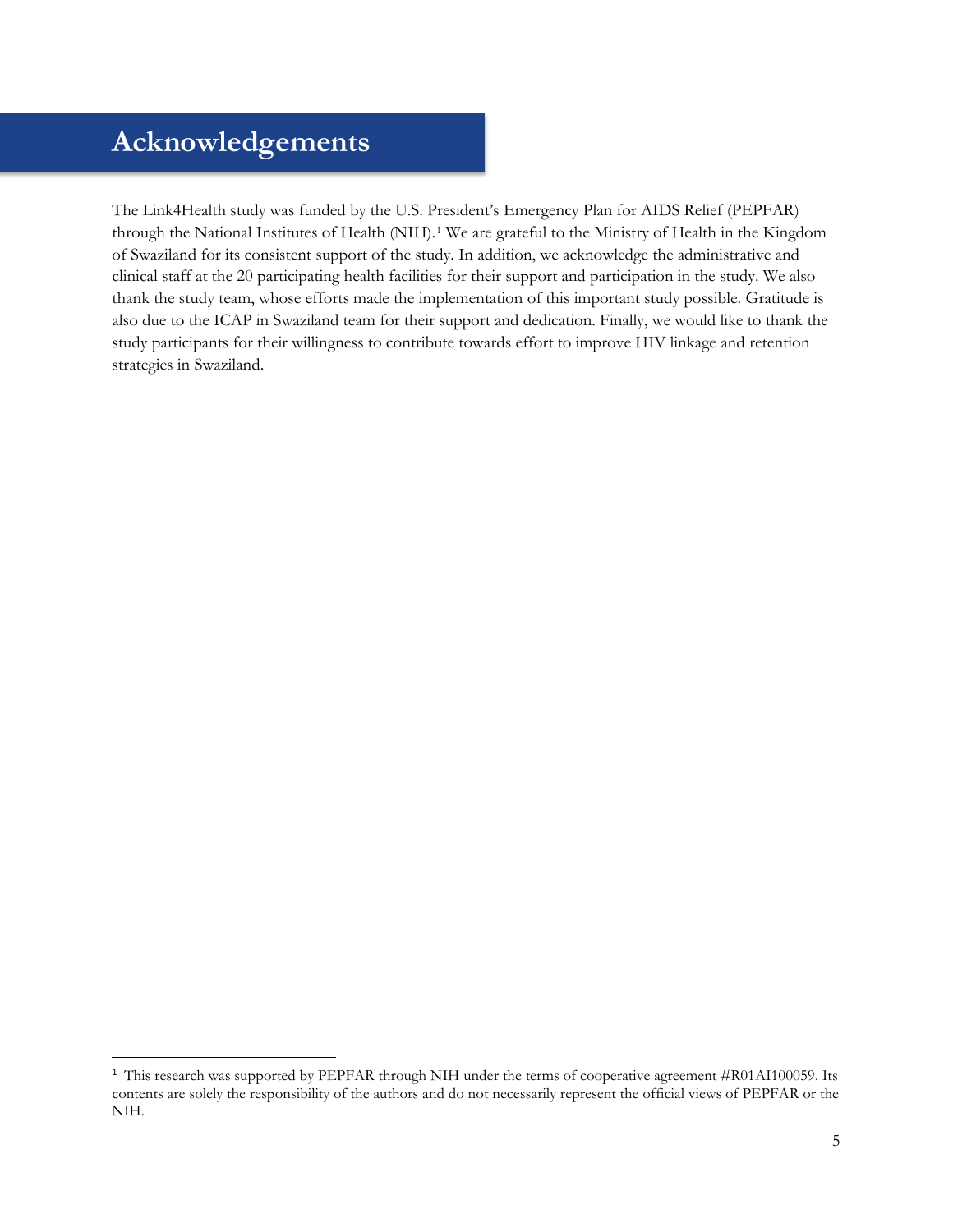## **Executive Summary**

Gaps in continuum for HIV care contribute to poor health outcomes and increase the risk of HIV transmission. A combination of evidence-based interventions targeting multiple steps in the continuum is needed to achieve the desired impact of HIV treatment. The Link4Health study was conducted by ICAP at Columbia University in collaboration with the Ministry of Health in Swaziland.

The Link4Health Study, a cluster-randomized controlled trial, evaluated the effectiveness of a combination intervention strategy (CIS) versus the standard of care (SOC) on the primary outcome of linkage to care within one month *plus* retention in care at 12 months after HIV-positive testing. Ten clusters of HIV clinics in Swaziland were randomized 1:1 to the CIS versus the SOC. The CIS included:

- Point-of-care (POC) CD4+ cell count testing at time of HIV-positive test
- Accelerated antiretroviral therapy (ART) initiation for treatment-eligible individuals
- Mobile phone appointment reminders
- Health educational packages
- Non-cash financial incentives

A total of 2,197 adults 18 years of age or older who newly tested HIV-positive were enrolled from August 2013–November 2014, with 1,096 randomly assigned to CIS arm and 1,101 to the SOC arm. All participants were followed for 12 months. Median age was 31 years (interquartile range [IQR] 26–39) and 59 percent were women. An intention-to-treat analysis including 2,197 participants showed that 64 percent (705/1096) of participants at CIS sites achieved the primary outcome versus 43 percent (477/1,101) at SOC sites (absolute difference 21%, adjusted relative risk [RR] 1.52, 95% CI 1.19–1.96,  $p = 0.002$ ). Participants in CIS versus SOC sites also had improved secondary outcomes, including a higher proportion assessed for ART-eligibility (100% versus 84%,  $p = 0.004$ ), shorter time from HIV testing to ART initiation among eligible patients (seven versus 14 days,  $p<0.0001$ ), and higher 12-month retention (66% versus 45%, RR 1.48, 95% CI 1.18– 1.86,  $p = 0.002$ ). No difference was noted in viral load suppression among those on ART for at least 6 months (RR 0.97, 95% CI: 0.88–1.07,  $p = 0.55$ ).

A combination of behavioral, structural, and biomedical interventions aimed at multiple steps in the HIV care continuum was associated with a 50 percent increase in the combined outcome of prompt linkage to care and 12-month retention. This strategy offers promise for enhanced treatment outcomes and decreased HIV transmission.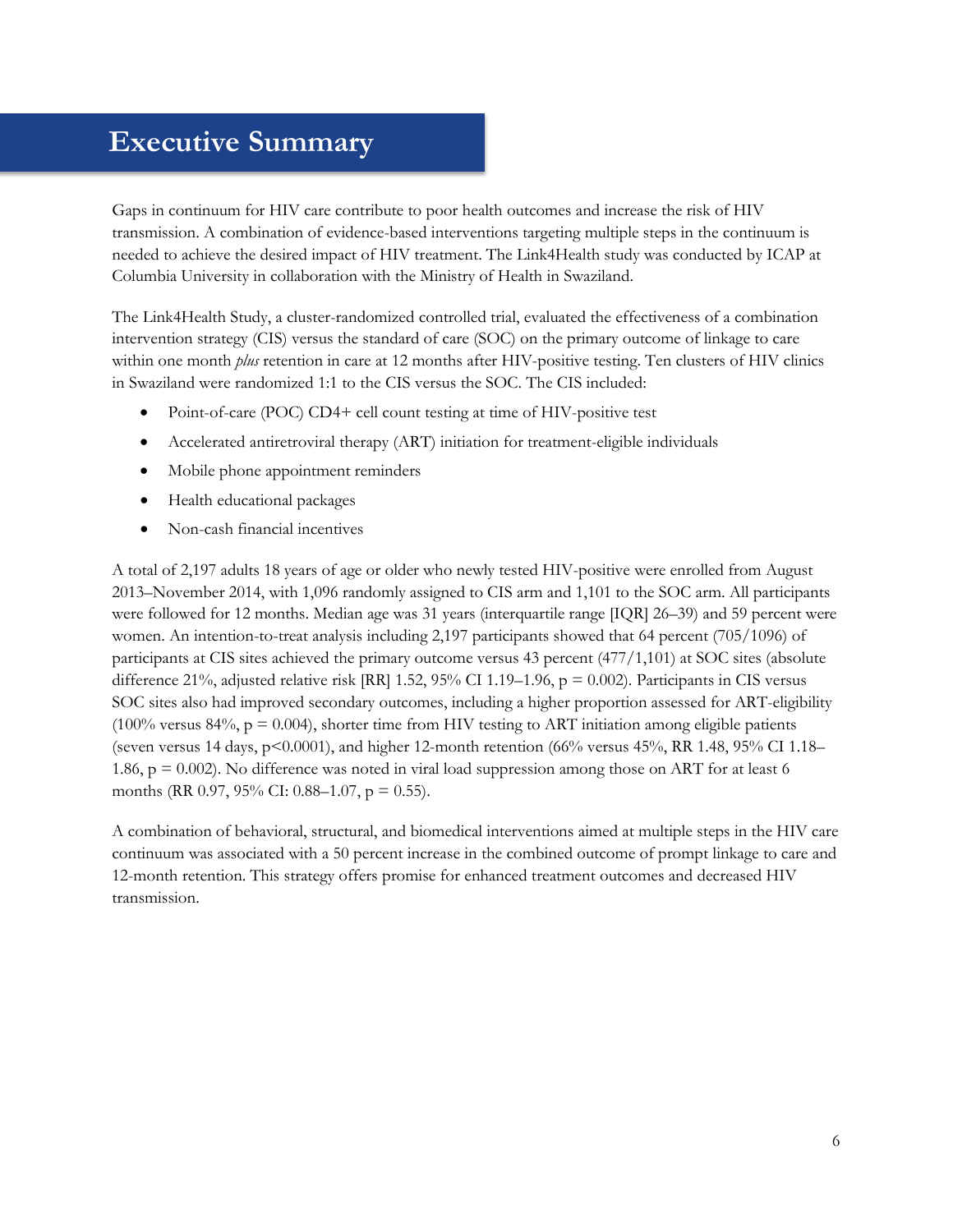## **Introduction**

#### <span id="page-6-0"></span>**Background**

The Kingdom of Swaziland has one of the world's most severe HIV epidemics, and HIV-related illness is the leading cause of death in the country. In 2011, the year the Link4Health study began, Swaziland had a population of 1.1 million people, an estimated HIV prevalence of 32 percent among adults aged 18–49 years, and an estimated annual HIV incidence of 2.4 percent.[2](#page-6-2) At that time, a cumulative 93,295 adults had been initiated on antiretroviral therapy (ART)[3](#page-6-3), but the rates of linkage to care and retention at 12 months after ART initiation were suboptimal.[4](#page-6-4) Swaziland has since made substantial advances in responding to the HIV epidemic. By 2016, the cumulative number of adults on ART had increased to 171,266, with 85 percent of the adults who were aware that they were living with HIV self-reporting ART use.[5](#page-6-5) While annual HIV incidence has declined to 1.4 percent, HIV prevalence in the adult population remains high at 31 percent.<sup>5</sup> Therefore, ensuring sustainable linkage to care and retention on ART remains a priority in this population.

Swaziland's Ministry of Health is committed to improving retention along the HIV care continuum to decrease the impact of HIV on morbidity and mortality, and to decrease the alarming HIV incidence rate in the country. The Link4Health study aimed to use implementation science to assess the effectiveness of a combination strategy comprising five evidence-based interventions designed to improve linkage to and retention in care among adults newly tested HIV-positive in Swaziland.

### <span id="page-6-1"></span>**Study Objectives**

l

The **primary objective** of the study was to evaluate effectiveness of the Combination Intervention Strategy (CIS,) compared to the Standard of Care (SOC), on the combined outcome of linkage to HIV care within one month and retention in care at 12 months among adults after testing HIV-positive.

The **secondary objectives** of the study were to identify socio-demographic, clinical, and facility determinants of key study outcomes, and to evaluate the effectiveness of the CIS compared to the SOC in relation to:

- a) Linkage to HIV care within one month of HIV-positive test
- b) Retention in care at 12 months after HIV-positive test
- c) Median time to linkage
- d) Time from HIV testing to ART eligibility assessment
- e) Time from HIV testing to ART eligibility
- f) Time from ART eligibility to ART initiation
- g) Consistency of engagement in HIV care

Swaziland: an evaluation of a national program of new linkage procedures. *PloS One.* 2016; 11(2):e0150086;

<span id="page-6-2"></span><sup>2</sup> Bicego GT, Nkambule R, Peterson I, et al. Recent patterns in population-based HIV prevalence in Swaziland. *PloS One.* 2013; 8(10):e77101; Swaziland HIV Incidence Measurement Survey (SHIMS) Final Findings Report. Mbabane Swaziland: Swaziland Ministry of Health, ICAP at Columbia University, PEPFAR, SCHARP; 2012.

<sup>3</sup> Annual HIV Programs Report 2013. Mbabane, Swaziland: Swaziland Ministry of Health; 2013.

<span id="page-6-4"></span><span id="page-6-3"></span><sup>4</sup> MacKellar DA, Williams D, Storer N, et al. Enrollment in HIV care two years after HIV diagnosis in the Kingdom of

<span id="page-6-5"></span><sup>5</sup> Nkambule R, Nuwagaba-Biribonwoha H, Mnisi Z, et al. Substantial Progress in Confronting the HIV Epidemic in Swaziland: First Evidence of National Impact. 9<sup>th</sup> International AIDS Society (IAS) Conference on HIV Science, July 23-26, Paris, France. Abstract# MOAX0204LB, Late Breaker Oral Presentation.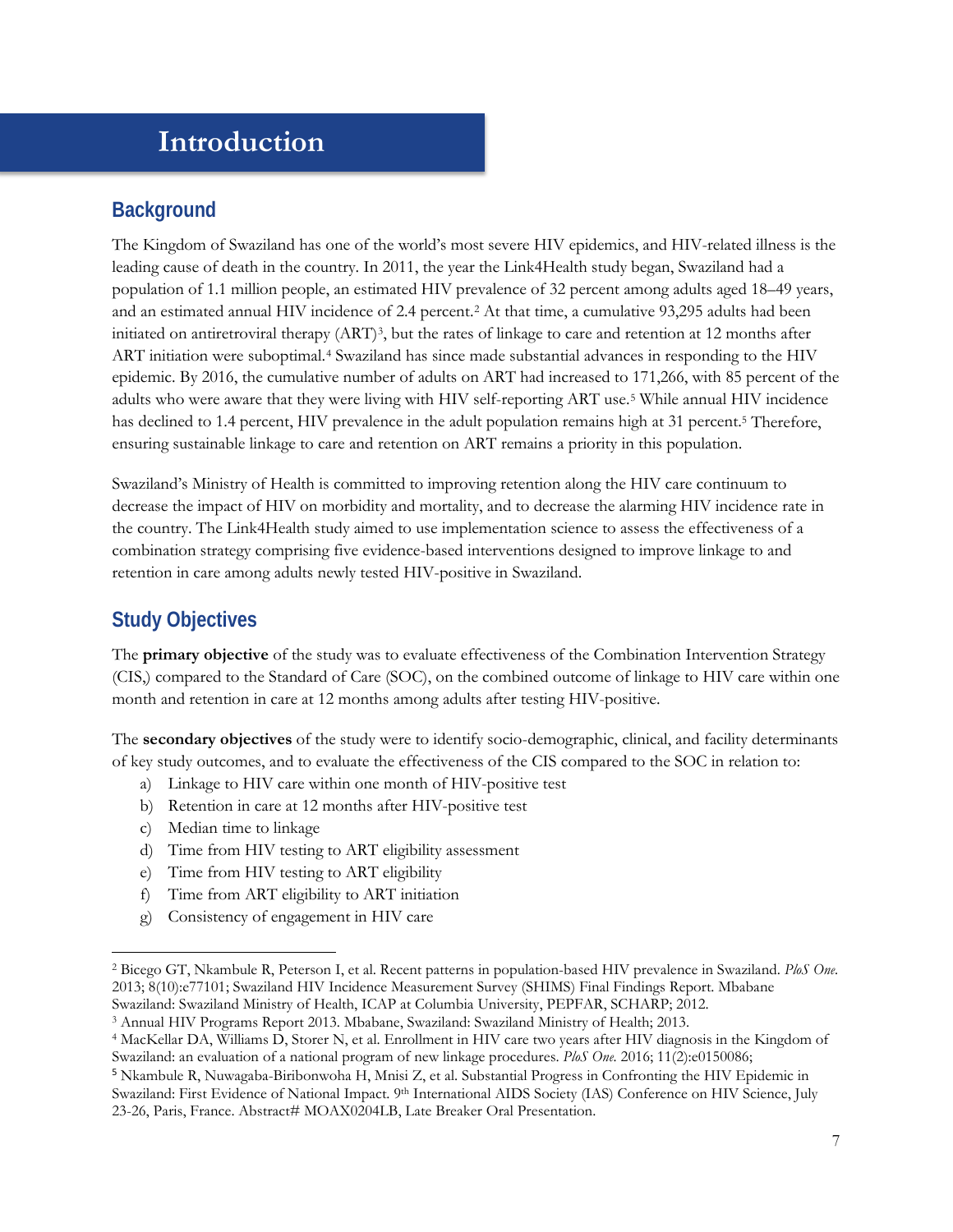- h) Disease progression (new World Health Organization [WHO] stage III/IV event, hospitalization, CD4+ count, death)
- i) Cost-effectiveness (disease progression and infections prevented), intervention feasibility, and participant acceptability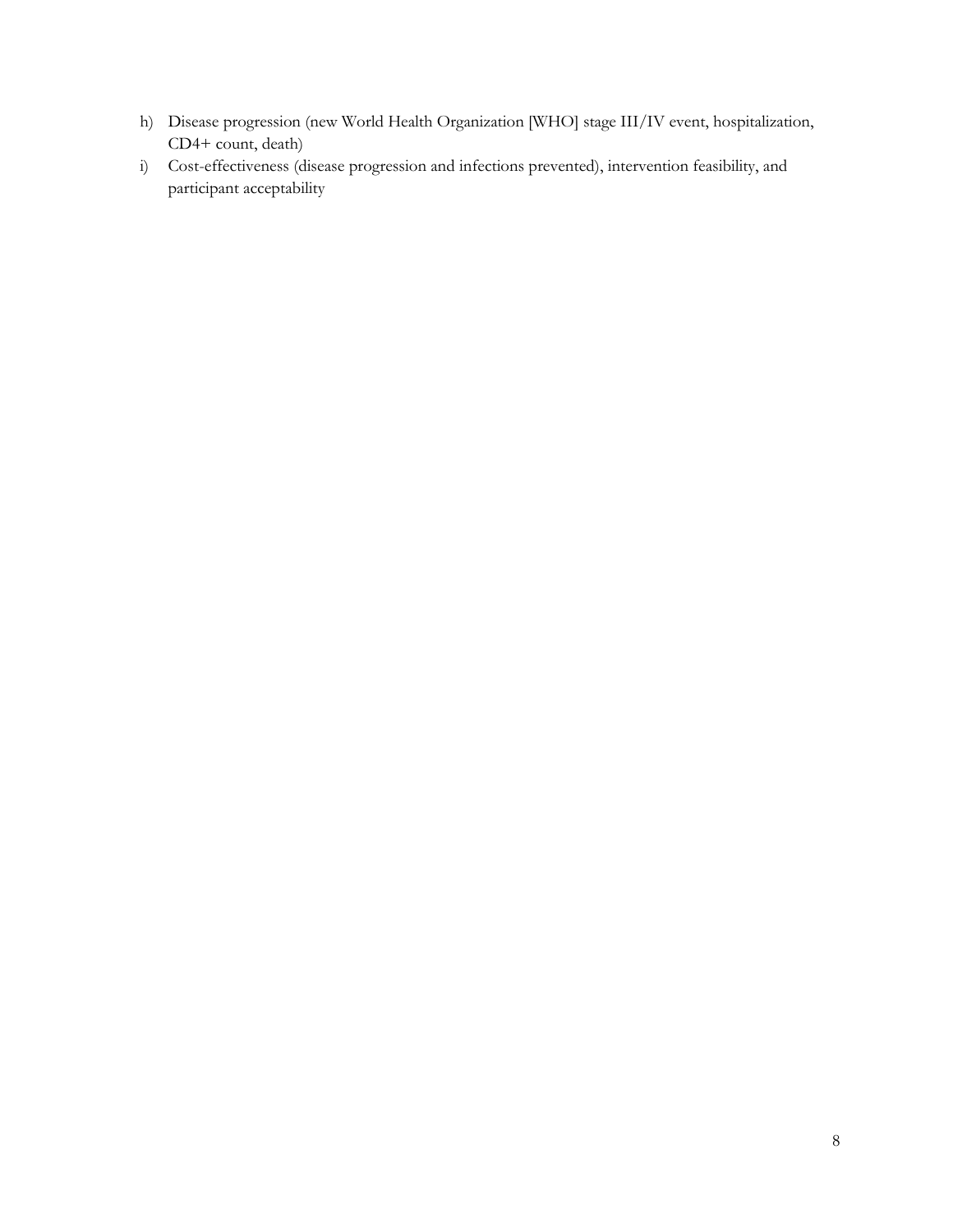## **Study Design**

Link4Health was a cluster site-randomized trial that built on Swaziland's hub-and-spoke model for HIV care and treatment services.[6](#page-8-3) The unit of randomization was a network of secondary HIV clinics (mother clinics) paired with affiliated primary-level HIV clinics (baby clinics), which are referred to as study units. Study units were randomized to the CIS or SOC arm.

#### <span id="page-8-0"></span>**Study Unit**

The study unit reflects the decentralization of HIV care from larger facilities to primary-level facilities in Swaziland. Ten of the 11 existing secondary HIV care clinics were selected based on affiliation with at least one primary-level HIV care clinic (Figure 1). Affiliated primary-level HIV care clinics were chosen based on HIV program size (volume of patients testing HIVpositive), patient volume (based on 18-month historic data, with special attention given to the most recent six months), and Ministry of Health concurrence.

#### <span id="page-8-1"></span>**Randomization**

Study units were randomized to the CIS or SOC arm using matched-pair randomization balanced by the following factors: facility location (rural, urban), expected number of adults enrolled in HIV care at each facility per month, and implementing partner supporting the facility. The study facilities, matching criteria, and enrollment targets are summarized in Table 1.

#### **Figure 1: Map of Link4Health Study Units**



#### <span id="page-8-2"></span>**Study Population**

The study population included adults who tested HIV-positive at the HIV counseling and testing sites at facilities participating in the study. Eligibility criteria for the study are outlined below:

#### **Inclusion Criteria:**

 $\overline{\phantom{a}}$ 

- Age  $\geq$  18 years
- Testing HIV-positive at an HIV counseling and testing site within a study unit
- Willing to be referred to an HIV care clinic associated with the study unit
- Willing to provide locator information

<span id="page-8-3"></span><sup>6</sup> Auld, AF, Kamiru H, Baughman AL, et al. Implementation and operational research: evaluation of Swaziland's Huband-Spoke Model for decentralizing access to antiretroviral therapy services. *JAIDS.* 2015; 69(1):e1-e12.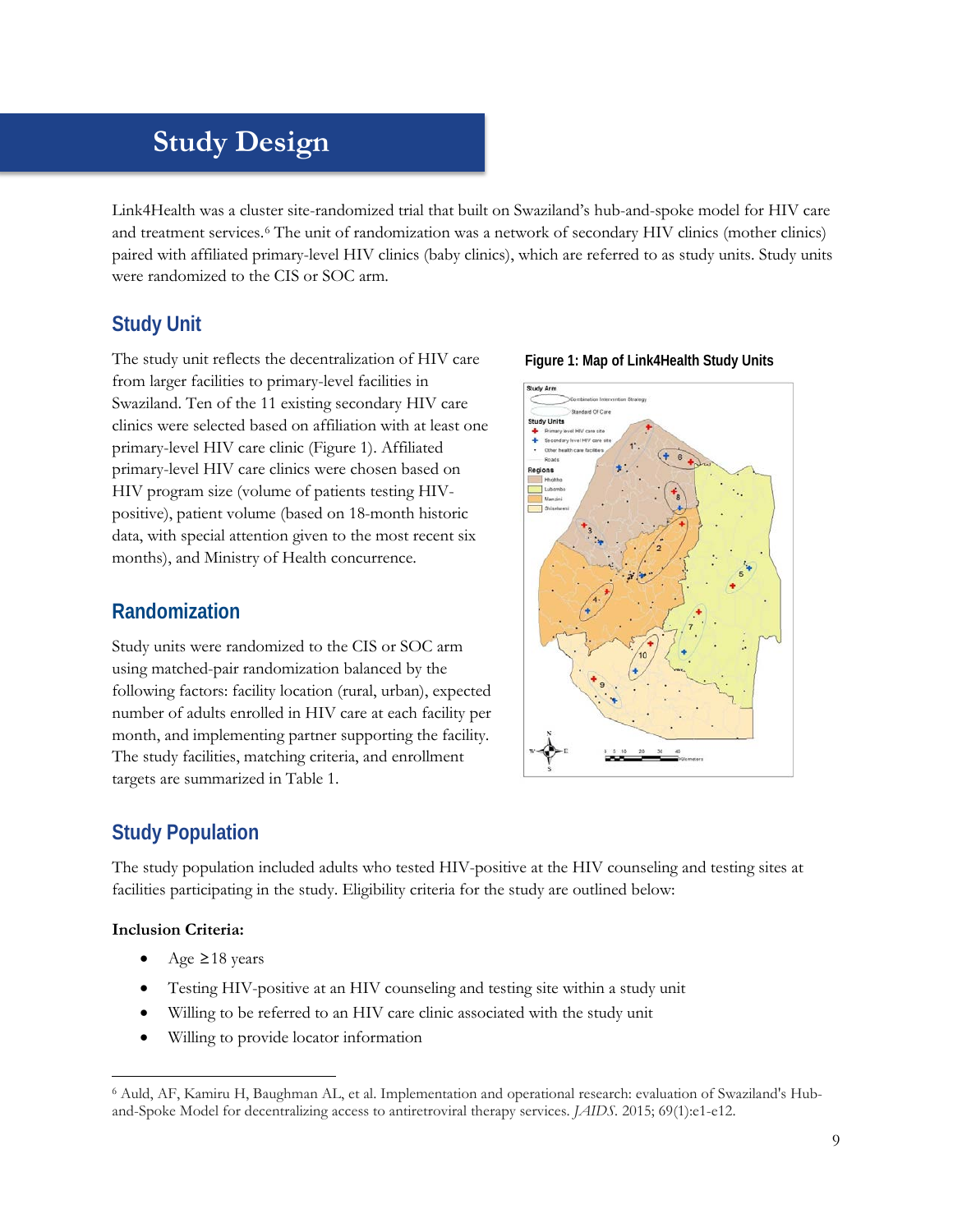- Willing to adhere to study procedures, including a baseline interview, home-based interviews at one and 12 months after study enrollment, home-based CD4+ count assessment 12 months after enrollment, and abstraction of data from their medical records
- Able to provide informed consent

#### **Exclusion Criteria:**

- Planning on leaving the community where they currently reside in the next 12 months, for a period greater than six months
- Enrolled in HIV care in the past six months at any HIV care clinic
- Initiated ART (for any duration) in the past six months at any HIV care clinic
- Currently on ART
- Does not speak or understand English or siSwati
- Reports being pregnant at time of study enrollment

| <b>Matched</b><br>Pair | <b>Study</b><br><b>Unit</b> | <b>Study Facility</b>                                           | <b>Study Arm</b> | Implementing<br>Partner                      | <b>Location</b> | <b>Enrollment</b><br><b>Target</b> |
|------------------------|-----------------------------|-----------------------------------------------------------------|------------------|----------------------------------------------|-----------------|------------------------------------|
|                        | 1                           | Pigg's Peak Government<br>Hospital                              | <b>SOC</b>       |                                              |                 |                                    |
| $\overline{A}$         | $\overline{2}$              | Horo Clinic<br>Raleigh Fitkin Memorial Hospital<br>Mliba Clinic | <b>CIS</b>       | <b>ICAP</b>                                  | Urban           | 579                                |
| B                      | 3                           | Mbabane Government Hospital<br>Motshane Clinic                  | <b>SOC</b>       | <b>ICAP</b>                                  | Urban           | 579                                |
|                        | 4                           | Mankayane Hospital<br>Luyengo Clinic                            | <b>CIS</b>       |                                              |                 |                                    |
| $\mathsf{C}$           | 5                           | <b>Good Shepherd Hospital</b><br>Mpolenjeni Clinic              | <b>SOC</b>       | <b>ICAP</b>                                  | Rural           | 376                                |
|                        | 6                           | Mkhuzweni Health Center<br>Mangweni Clinic                      | <b>CIS</b>       | <b>ICAP</b>                                  | Rural           |                                    |
| D                      | 7                           | Sithobela Rural Health Centre<br>Siphofaneni Clinic             | <b>SOC</b>       | <b>ICAP</b>                                  | Rural           | 376                                |
|                        | 8                           | Dvokolwako Health Centre<br><b>Bhalekane Clinic</b>             | <b>CIS</b>       | <b>ICAP</b>                                  | Rural           |                                    |
| E                      | 9                           | Nhlangano Health Centre<br>Mashobeni Clinic                     | <b>SOC</b>       | <b>Médecins</b><br>Sans<br>Frontières        | Urban           | 145                                |
|                        | 10                          | Hlatikhulu Hospital<br>Kamfishane Clinic                        | <b>CIS</b>       | <b>Médecins</b><br><b>Sans</b><br>Frontières | Urban           | 145                                |

#### **Table 1: Study Unit Matched Pairs**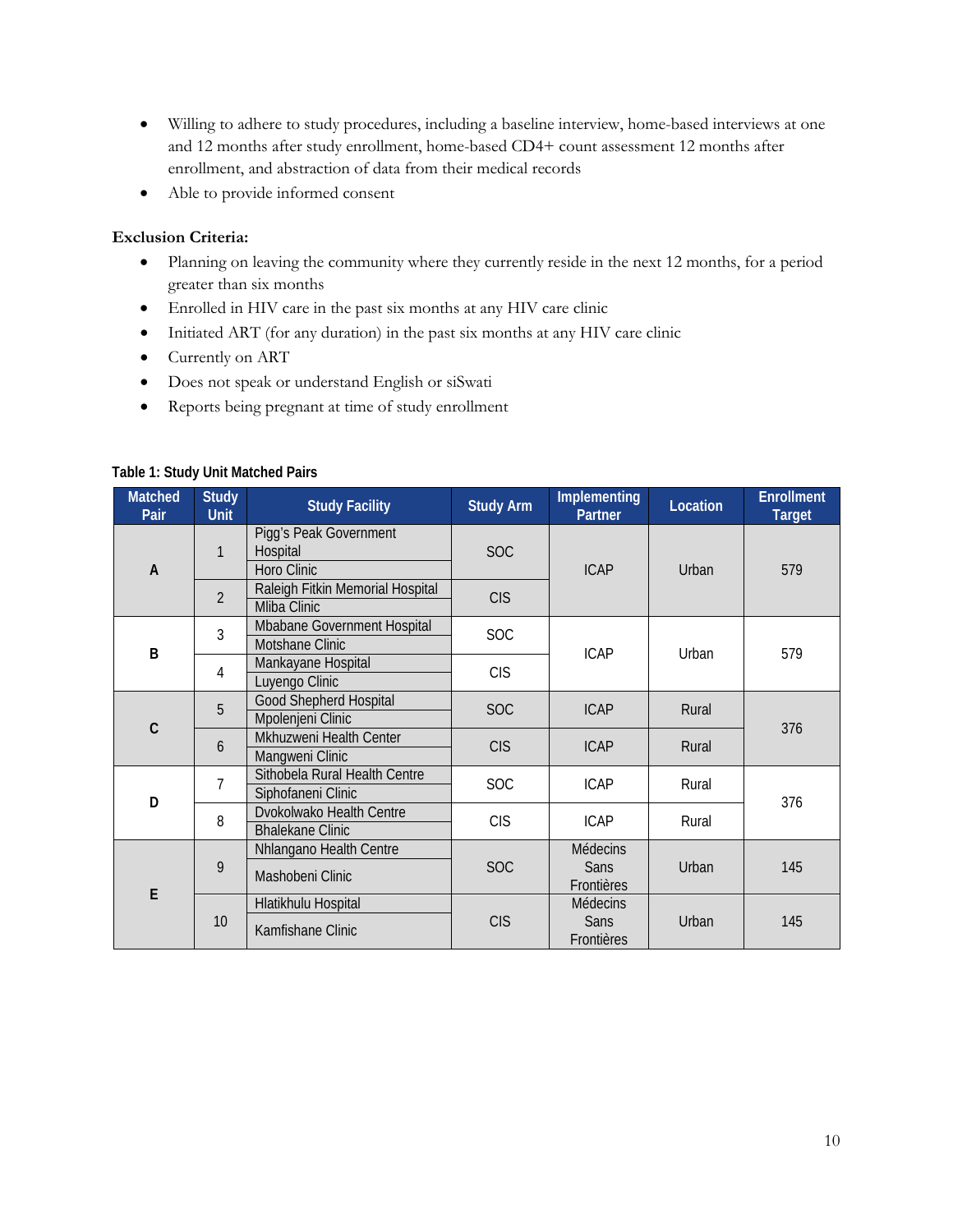### <span id="page-10-0"></span>**Study Outcomes**

The **primary study outcome** was the combined outcome of linkage to HIV care within one month after testing HIV-positive *plus* retention in care 12 months after testing.

#### **Secondary outcomes** included:

- 1. Linkage to care within one month of HIV testing (at any clinic within the assigned study unit, or at any other clinic)
- 2. Retention in care 12 months after HIV testing, independent of linkage at one month (at any clinic within the assigned study unit, or at any other clinic)
- 3. Median time to linkage to care
- 4. Time from linkage to ART eligibility assessment
- 5. Time from HIV testing to ART eligibility
- 6. Time from ART eligibility to ART initiation
- 7. Proportion of participants who consistently engage in care, defined as attending >75 percent of their scheduled appointments
- 8. Proportion of participants with new WHO stage III/IV event or hospitalization
- 9. Median CD4+ cell count 12 months after HIV diagnosis (by ART status)
- 10. Mortality rate 12 months after HIV diagnosis
- 11. Cost-effectiveness
- 12. Proportion of participants randomized to study units receiving the CIS who report receipt of each intervention
- 13. Proportion of participants randomized to study units receiving the CIS who report that interventions were highly acceptable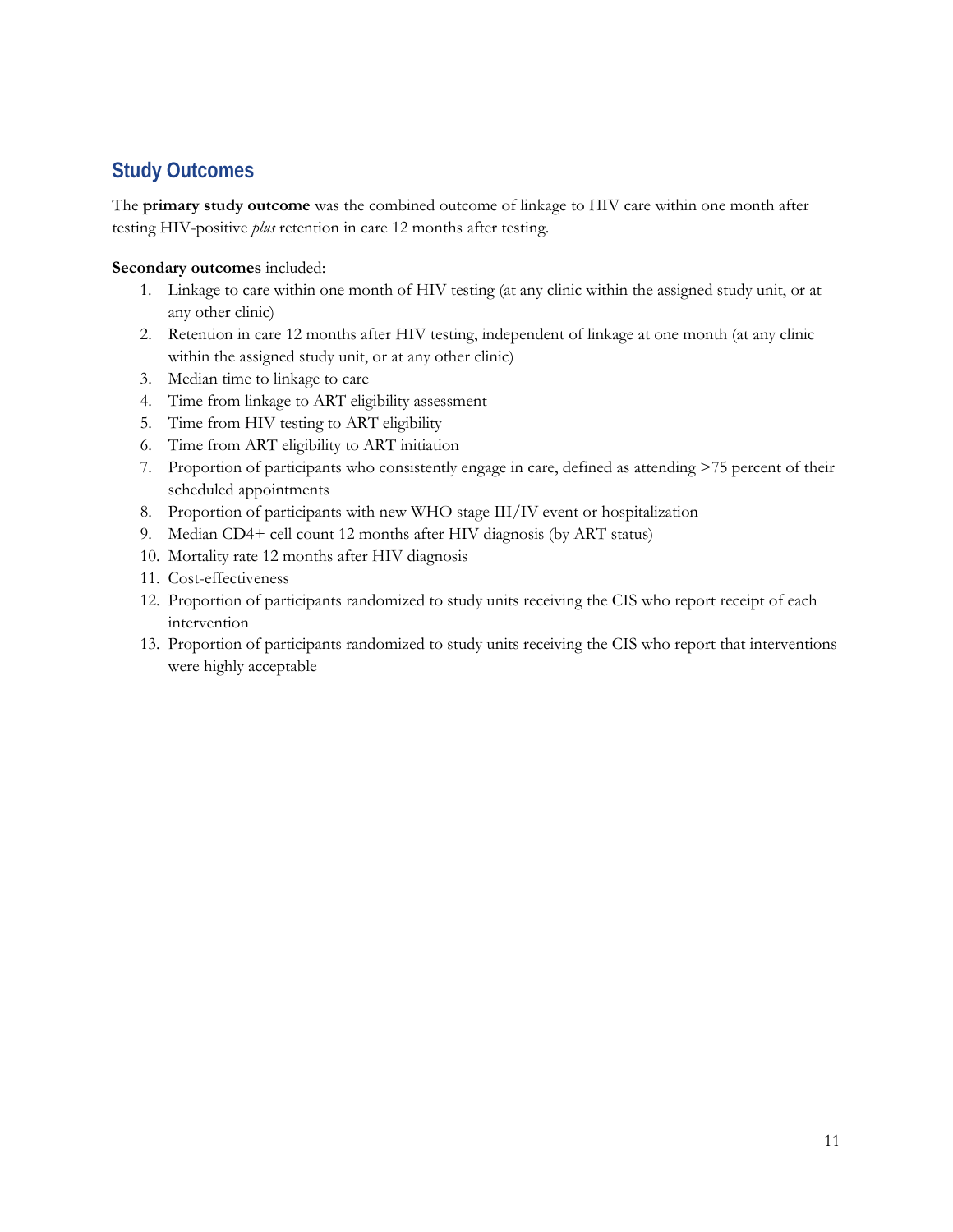# **Methods**

#### <span id="page-11-0"></span>**Study Interventions**

The study had two arms: the CIS and SOC arms. At study units assigned to the SOC arm of the study, participants were managed as per country guidelines (see Table 2). Participants at study units assigned to the CIS study arm received five evidence-based interventions in addition to the SOC interventions: 1) POC CD4+ count testing on the same day as HIV diagnosis; 2) accelerated ART initiation for eligible patients with CD4+ count <350 cells/milliliter, the prevailing ART eligibility threshold during study implementation; 3) mobile phone appointment reminders; 4) care and prevention bags; and 5) non-cash financial incentives for linkage and retention. Table 2 summarizes the interventions included in the study, the type of barrier addressed, and the targeted step in the HIV care continuum.

### <span id="page-11-1"></span>**Trainings and Advisory Group Meetings**

All study staff received training on study procedures, good clinical practice, and refresher topics. Additionally, Study Advisory Group meetings were held approximately quarterly to assist in the monitoring of existing and future study implementation, and will continue to support the translation of study findings into relevant policy recommendations for the country. The Advisory Group consisted of representatives from the Ministry of Health, Swaziland National AIDS Programme (SNAP), PEPFAR/CDC in Swaziland, and various HIV testing, care, and treatment implementing partners.

### <span id="page-11-2"></span>**Recruitment and Eligibility Screening**

Recruitment and enrollment occurred at HIV counseling and testing sites within each participating study unit. During the enrollment period, health care workers informed all individuals aged 18 years or older who tested HIV-positive about the study and referred those interested in participation to study staff, who determined eligibility, provided further information regarding the study, and obtained written informed consent from those wishing to participate. Participants were enrolled in order of consenting until the sample size per study unit was reached.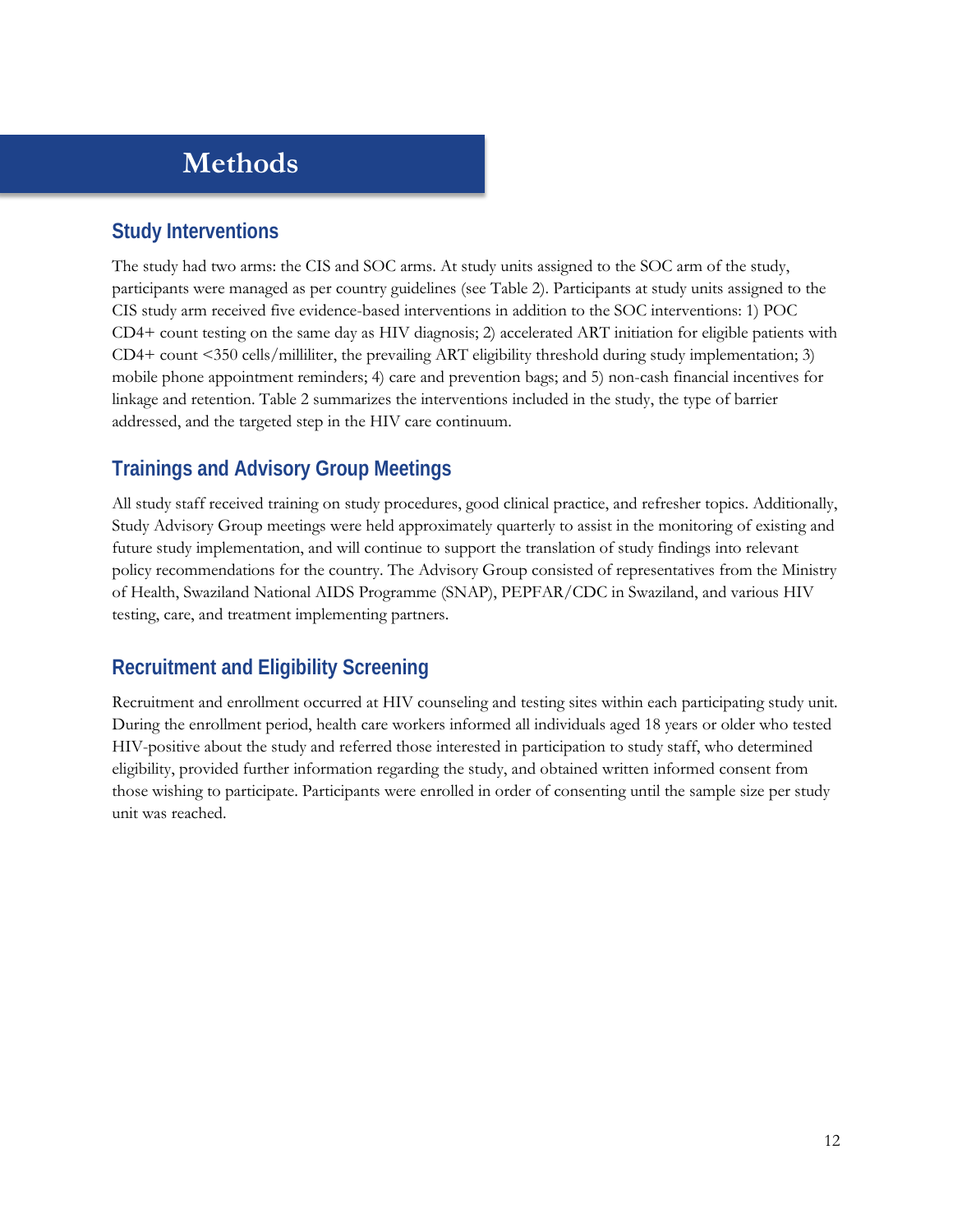#### **Table 2: Summary of Study Interventions**

| Intervention                                          | <b>Standard of Care (SOC)</b>                                                                                                                                                                                                                                                                                                      | <b>Combination Intervention Strategy (CIS)</b>                                                                                                                                                                                                                                                                                                                                                                            | <b>Type of Intervention</b>            | <b>Step Targeted in</b><br><b>HIV Care Continuum</b>          |
|-------------------------------------------------------|------------------------------------------------------------------------------------------------------------------------------------------------------------------------------------------------------------------------------------------------------------------------------------------------------------------------------------|---------------------------------------------------------------------------------------------------------------------------------------------------------------------------------------------------------------------------------------------------------------------------------------------------------------------------------------------------------------------------------------------------------------------------|----------------------------------------|---------------------------------------------------------------|
| Point of Care<br>CD4+ Count<br>Testing                | • POC CD4 assays available in some primary<br>care clinics and some secondary health<br>centers/hospitals for patients enrolled in HIV<br>care, but only used once a patient has linked<br>to care<br>• CD4 (Cyflow, FACS Caliber) after linkage to<br>HIV care in the clinic or lab<br>• Turn-around time approximately two weeks | • POC CD4 assays at the HIV testing site at time of HIV<br>testing<br>• Turnaround time immediate                                                                                                                                                                                                                                                                                                                         | Structural and<br>biomedical           | Linkage, ART eligibility<br>assessment, and ART<br>initiation |
| <b>Accelerated ART</b><br>Initiation                  | • ART initiation per national guidelines for<br>patients with CD4 <350 cells/uL or WHO stage<br>III/VI<br>• Requires three counseling sessions and<br>receipt of baseline lab tests<br>• Initiation two weeks to one month from testing                                                                                            | • Accelerated ART initiation for patients with POC CD4<br>$\leq$ 350 cells/uL within one week from testing<br>• Two counseling sessions (one at time of HIV testing and<br>other at first HIV clinic visit) and collection of blood for<br>other baseline lab tests, but initiation prior to return of<br>results for patients who do not meet criteria for waiting for<br>receipt of lab results prior to ART initiation | Structural and<br>biomedical           | ART initiation and<br>retention                               |
| Cellular<br>Appointment<br>Reminders                  | • Telephone call within seven days of missed<br>appointment for ART patients only                                                                                                                                                                                                                                                  | • Short message service (SMS) (or voice if illiterate)<br>appointment reminders one day prior to each scheduled<br>appointment<br>• SMS (or voice if illiterate) reminder within seven days after<br>a missed appointment                                                                                                                                                                                                 | Behavioral                             | Linkage and retention                                         |
| <b>Basic Care and</b><br>Prevention<br>Package (BCPP) | • Cotrimoxazole prescribed for all patients once<br>enrolled in HIV care<br>• Condoms available                                                                                                                                                                                                                                    | • Basic care and prevention package provided<br>approximately every three months for HIV clinic<br>attendance. Package includes: condoms, soap,<br>cotrimoxazole, pill box, and pictorial education about use<br>of materials and HIV, such as family testing tools and<br>information                                                                                                                                    | <b>Biomedical</b><br>and<br>behavioral | Retention                                                     |
| Non-Cash<br><b>Financial Incentive</b>                | • None                                                                                                                                                                                                                                                                                                                             | • Non-cash financial incentive (mobile airtime) provided for<br>linkage within one month of testing and retention at six<br>and 12 months                                                                                                                                                                                                                                                                                 | Structural                             | Linkage and retention                                         |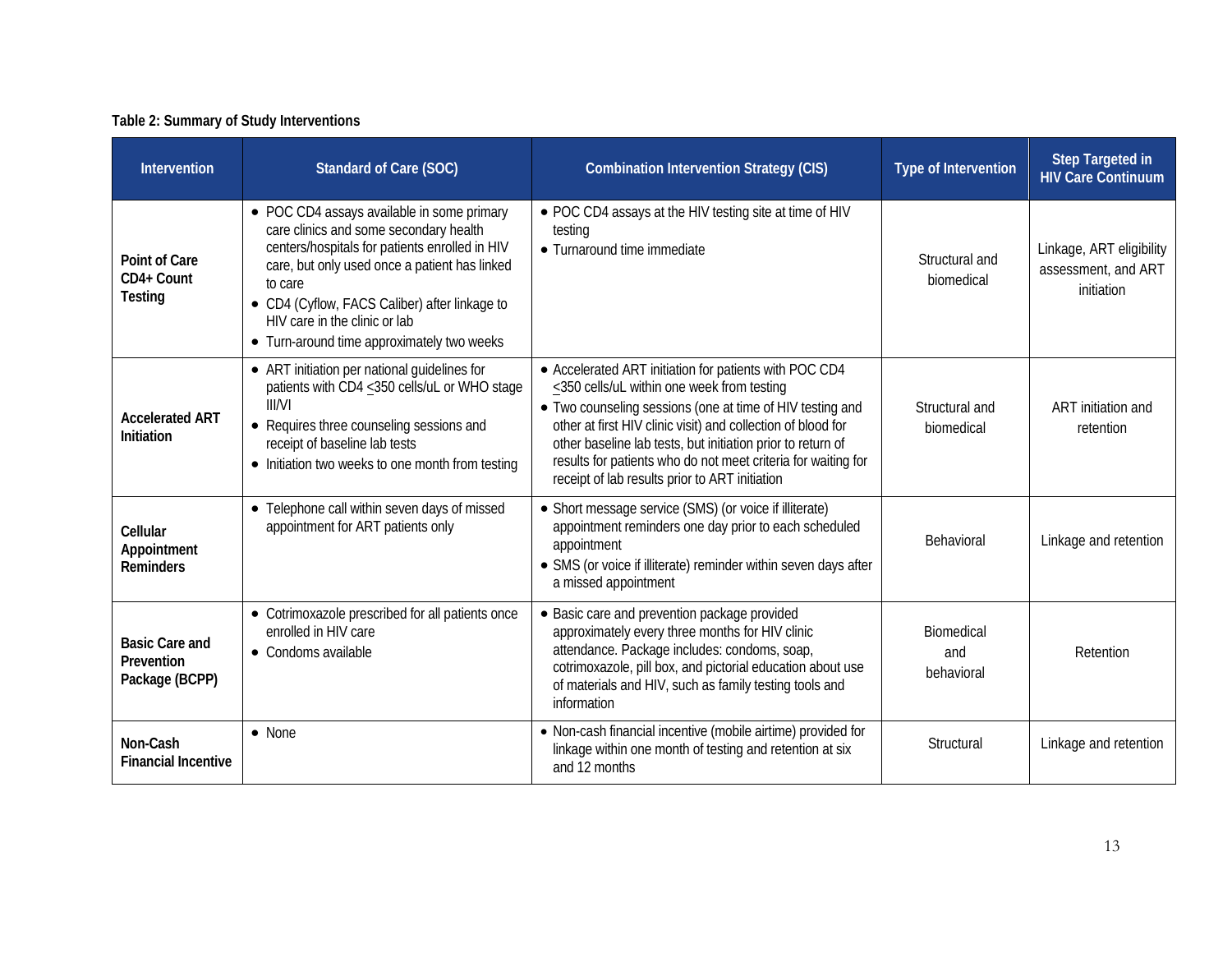### <span id="page-13-0"></span>**Data Collection**

All participants completed a baseline interview at time of study enrollment, which included information on socio-demographics, HIV history, barriers to care, travel time to clinic, depression, social and family support, and HIV-related knowledge. Follow-up interviews were conducted at home at one and 12 months after enrollment to collect information on changes in socio-demographic characteristics, utilization of HIV services (including whether linked to care), visit completion, and acceptability of the study interventions. A CD4+ cell count and dried blood spot (DBS) sample for viral load was obtained at 12 months. Additional clinical and laboratory data were extracted from paper-based patient medical charts.

Facility assessment surveys were conducted at the beginning of the study and every six months to document any changes in clinical services that occurred during the study period that may influence study outcomes.

Costs of delivering the SOC and CIS were estimated based on the cost of outpatient HIV care, the cost of hospitalization, and the cost of delivering each intervention component.

#### <span id="page-13-1"></span>**Data Management**

Study staff collected study information on paper forms, and data were entered into a database that included all of the study variables for participants, indexed by unique participant ID number. All study data were double-data entered in an encrypted database on password-protected computers. Study data were accessible only to study staff directly involved in the Link4Health study (data manager, study coordinators, study director, principal investigators, and co-investigators).

### <span id="page-13-2"></span>**Quality Assurance Activities**

Numerous quality assurance activities were conducted throughout the study period, including:

- Monitoring of study enrollment on a weekly basis
- Data quality checks of all completed questionnaires before data entry
- Monitoring the rate of completion of baseline, one-, and 12-month questionnaires
- Reviewing completed study process forms (e.g., tracking logs, phone call logs)
- Ensuring POC CD4+ machines were appropriately calibrated
- Reviewing the number of participants who were eligible to receive each intervention versus the number who actually received it
- Reconciliation of the number of consent forms and the number of participants
- Reconciliation of signatures on consent forms and other forms signed by participants
- Reconciliation of data entry between first and second entry
- Filing field incident reports for any unexpected occurrences
- Reconciling study exits from the study exit form with the Field Incident Database
- Review of patient medical charts with the regional mentoring team to ensure completion of documentation
- Conducting logic and data validation checks with entered data before analysis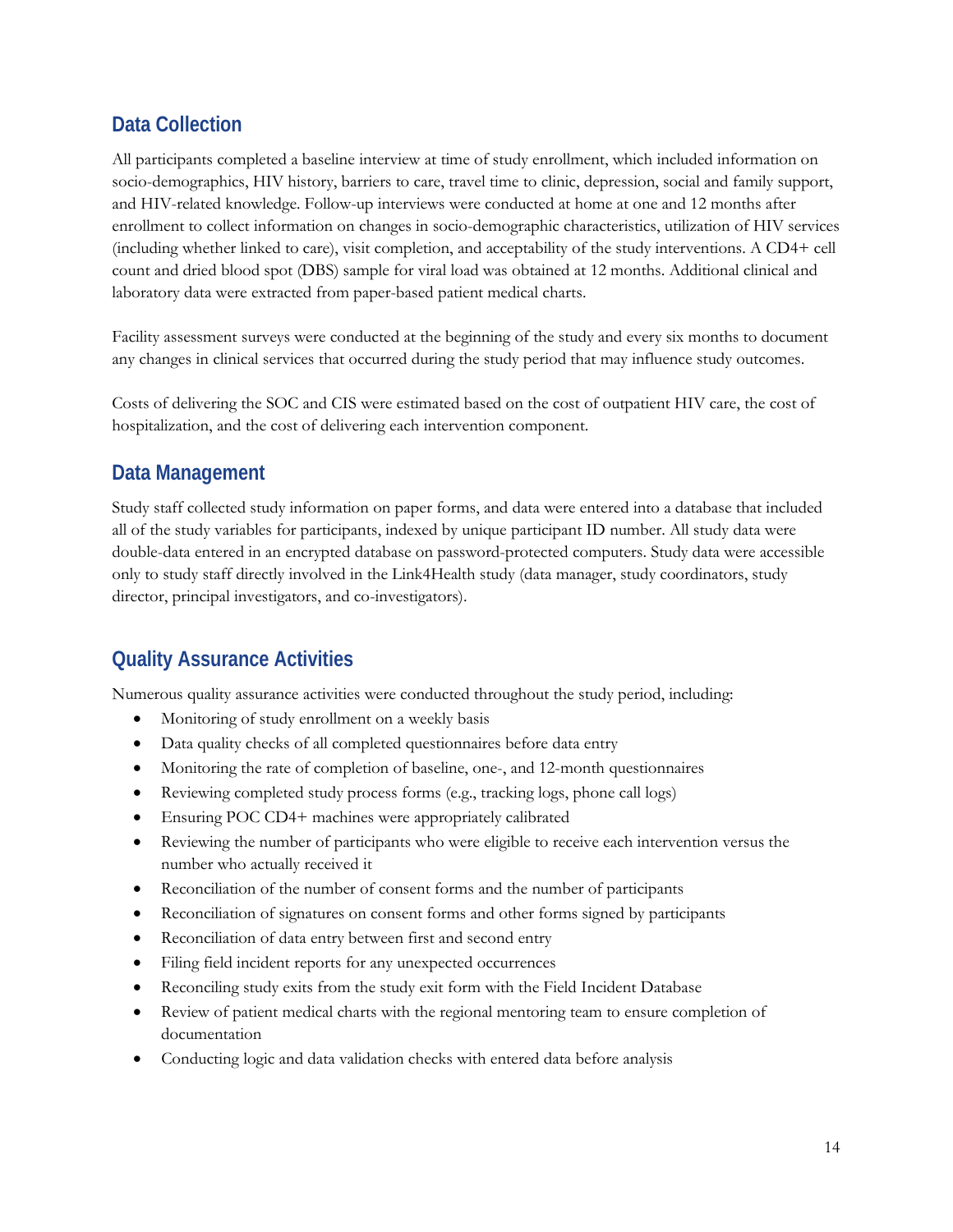#### <span id="page-14-0"></span>**Data Analysis**

An intent-to-treat analysis compared the relative risk (RR) of achieving the primary outcome between study arms, with each arm having five clusters. Within study unit clustering was accounted for using randomintercept multilevel models. For dichotomous outcomes, log-poisson models with robust standard error were used. For continuous outcomes, random-intercept linear regression models were used. Assessment of potential confounding despite cluster randomization was performed by constructing multivariable randomintercept regression models, including covariates found statistically different between treatment arms at an alpha of 0.01. Additionally, a per-protocol analysis was conducted comparing the RR of achieving the primary outcome among participants who received the full CIS for the duration of study participation. Sensitivity analysis assessed any changes to the intent-to-treat analysis after including self-reported linkage and retention obtained from follow-up surveys. In post-hoc analyses, assessment of the RR for achieving the primary outcome by key subgroups was done using interaction contrast ratios.

For costing analyses, the study team incorporated the observed effects and costs of the Link4Health strategy into a computer simulation of the HIV epidemic in Swaziland, comparing a scenario in which the strategy was scaled up to a counterfactual scenario with no implementation of the Link4Health strategy. The simulation combined a deterministic compartmental model of HIV transmission with a stochastic microsimulation of HIV progression, and was calibrated to Swaziland's epidemiological data with the goal of replicating trends in HIV prevalence, incidence, and deaths from 1997 to 2015. It incorporated downstream health costs potentially saved, and infections potentially prevented, due to improved linkage to treatment and, because it is the mediating effect that leads to lower viral load, treatment adherence. The team assessed the incremental cost-effectiveness ratio from a programmatic and societal perspective using \$2015, a time horizon of 20 years, and a discount rate of 3 percent.

#### <span id="page-14-1"></span>**Ethical Considerations**

This study was approved by the institutional review boards of Columbia University, the U.S. Centers for Disease Control and Prevention, and the Swaziland Scientific and Ethics Committee.

### <span id="page-14-2"></span>**Trial Registration**

The study is registered at Clinicaltrials.gov under NCT01904994.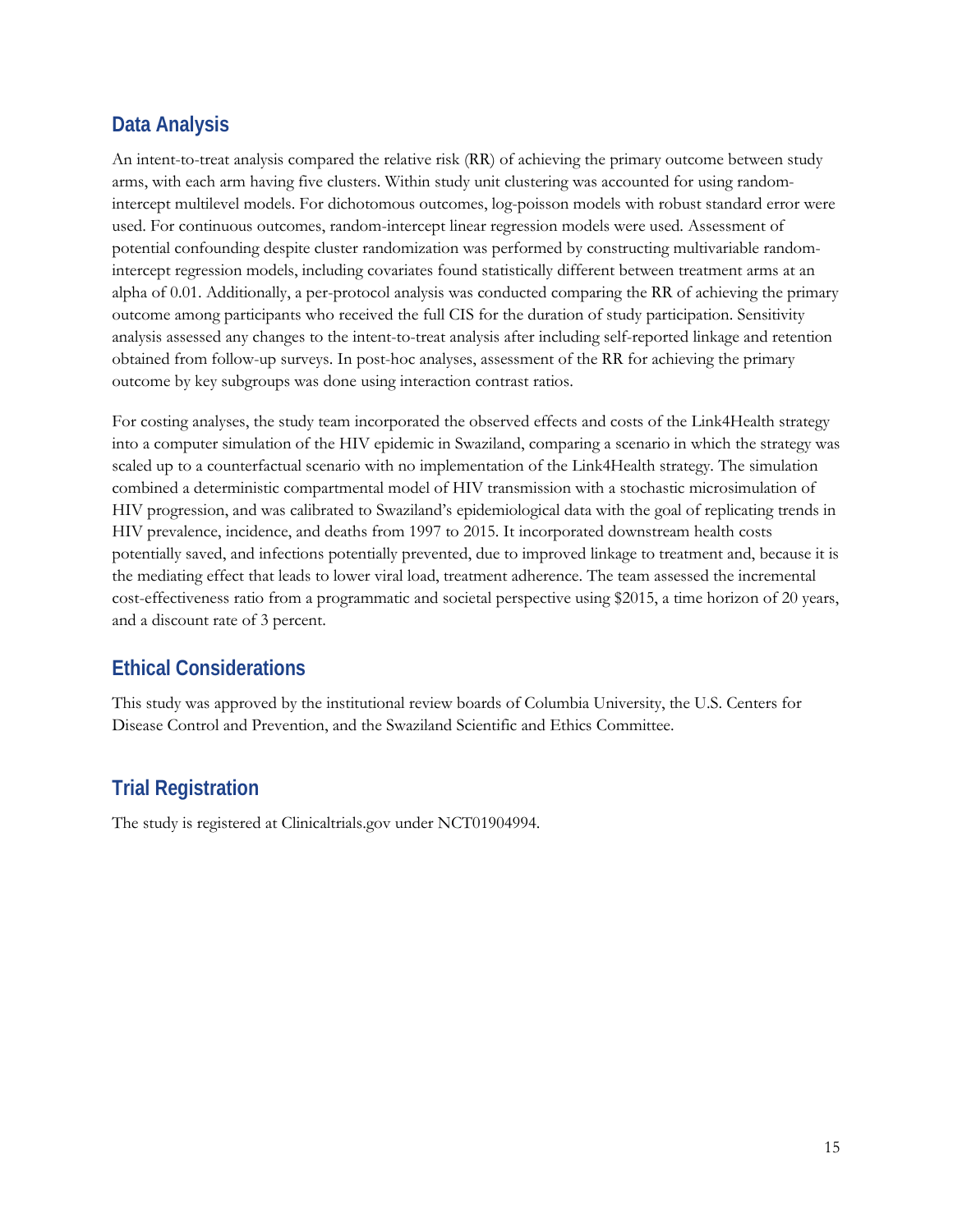## **Results**

Of the 10 study units included in the study, six were located in urban areas and four in rural areas. At study units randomized to the CIS study arm, a total of 1,234 individuals were screened for eligibility, with 1,100 (89%) enrolled in the study from August 2013 to November 2014 (Figure 2). At study units assigned to the SOC study arm, a total of 1,316 were screened, with 1,101 (84%) enrolled. Study refusal differed by study arm, with 23 refusals  $(1.9\%)$  in the CIS arm and 114 refusals  $(8.7\%)$  in the SOC arm (p<0.0001). Reasons for ineligibility are shown in Figure 2; the number did not vary by study arm. Figure 2 also shows the proportion of participants who completed month one and month 12 questionnaires by study arm.

#### **Figure 2: Flow Diagram of Study Enrollment and Follow-up**



Characteristics of participants are shown in Table 3. Among 2,197 participants included in the analysis, 1,294 (59%) were female and the median age was 31 years (IQR 26–39), with 445 (20%) of the participants aged 18–24 years. Forty-five percent reported no education or only primary schooling, and approximately half were unemployed. Median individual weekly income was \$9 (IQR \$0–37). Eighty-four percent reported living in their current residence for more than one year, with 16 percent reporting travel away from home for over one month during the past year. Median travel time from residence to the HIV clinic was 30 minutes (IQR 20–50). The majority (80%) were diagnosed with HIV through a voluntary counseling and testing site, with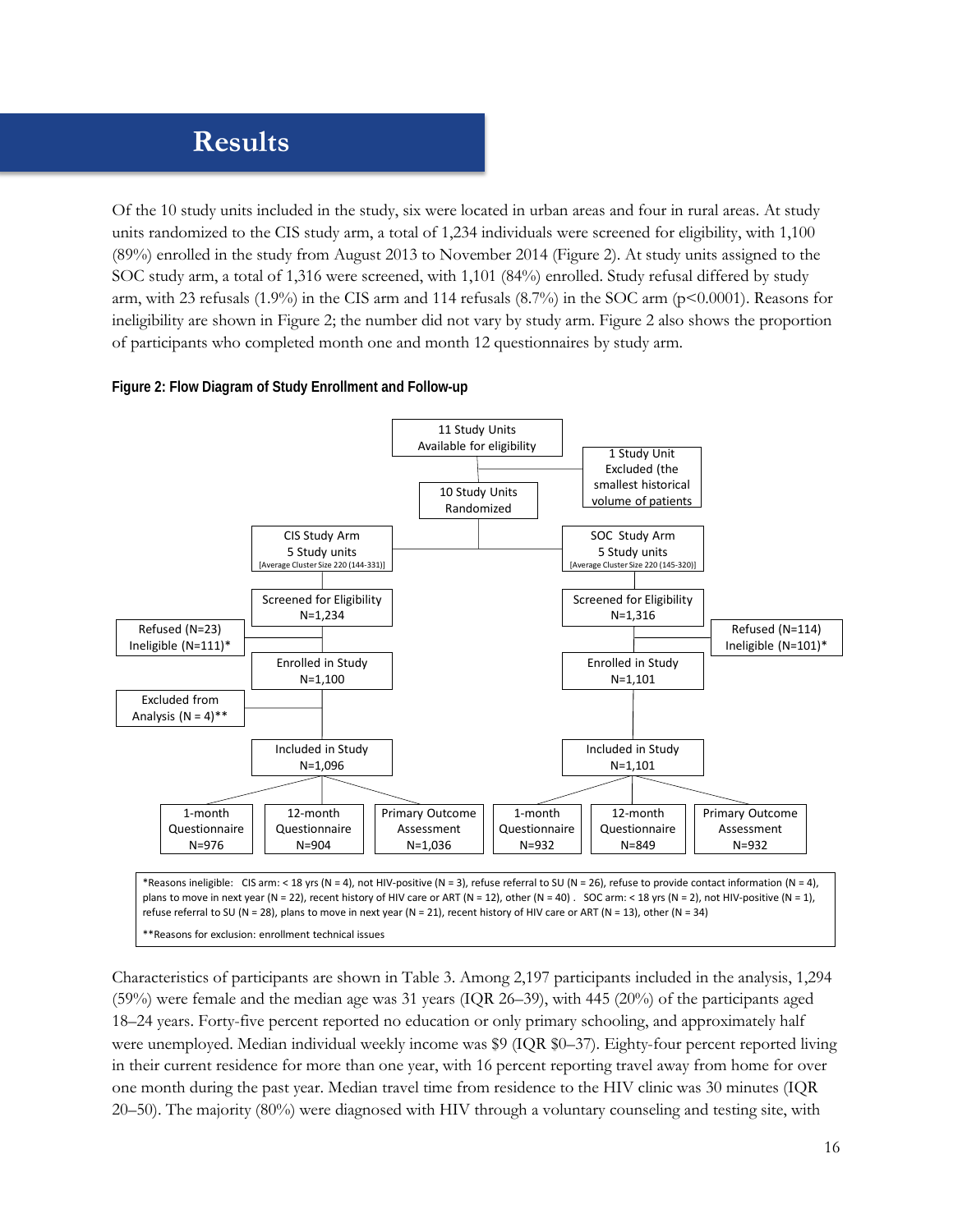|  | Table 3: Participant Characteristics at Time of HIV Testing |  |
|--|-------------------------------------------------------------|--|
|--|-------------------------------------------------------------|--|

| <b>Characteristics</b>                  |                                              | <b>CIS Arm</b>   |       | <b>SOC Arm</b>   |       | <b>Total</b>   |                 |
|-----------------------------------------|----------------------------------------------|------------------|-------|------------------|-------|----------------|-----------------|
|                                         |                                              | N                | %     | N                | %     | N              | $\overline{\%}$ |
|                                         | Number Enrolled                              | 1,096            |       | 1,101            |       | 2,197          |                 |
| Female                                  |                                              | 657              | 60%   | 637              | 58%   | 1,294          | 59%             |
|                                         | Median (IQR)                                 | $32(26-40)$      |       | $30(25-39)$      |       | $31(26-39)$    |                 |
|                                         | 18-24                                        | 210              | 19%   | 235              | 21%   | 445            | 20%             |
|                                         | 25-39                                        | 612              | 56%   | 604              | 55%   | 1,216          | 55%             |
| Age (years)                             | 40-49                                        | 158              | 14%   | 166              | 15%   | 324            | 15%             |
|                                         | >50                                          | 116              | 11%   | 95               | 9%    | 211            | 10%             |
|                                         | Missing/refused                              |                  |       | 1                | 0%    | 1              | $0\%$           |
|                                         | None/primary                                 | 478              | 44%   | 519              | 47%   | 997            | 45%             |
| Education                               | Secondary or higher                          | 617              | 56%   | 581              | 53%   | 1,198          | 55%             |
|                                         | Missing/refused                              | 1                | 0%    | 1                | 0%    | 2              | 0%              |
| <b>Weekly Income</b>                    | Median (IQR), USD                            | $$9($0-$37)$     |       | $$14($ \$0-\$37) |       | $$9($0-$37)$   |                 |
| Unemployed                              |                                              | 624              | 57%   | 531              | 48%   | 1,155          | 53%             |
| Married                                 |                                              | 400              | 36%   | 408              | 37%   | 808            | 37%             |
|                                         | $\Omega$                                     | 206              | 19%   | 207              | 19%   | 413            | 19%             |
| Number of Living                        | 1 to 3                                       | 645              | 59%   | 680              | 62%   | 1,325          | 60%             |
| Children                                | >3                                           | 243              | 22%   | 214              | 19%   | 457            | 21%             |
|                                         | Missing/refused                              | $\overline{2}$   | $0\%$ | $\mathbf 0$      | $0\%$ | $\overline{2}$ | $0\%$           |
| <b>Lives Alone</b>                      |                                              | 116              | 11%   | 160              | 15%   | 276            | 13%             |
| Away from Home >1<br>Month in Past Year |                                              | 179              | 16%   | 170              | 15%   | 349            | 16%             |
| <b>Time at Current</b>                  | 1 year or less                               | 164              | 15%   | 192              | 17%   | 356            | 16%             |
| Residence                               | Greater than 1 year                          | 930              | 85%   | 906              | 82%   | 1,836          | 84%             |
|                                         | Missing/refused                              | $\overline{2}$   | $0\%$ | $\mathfrak{Z}$   | 0%    | 5              | 0%              |
|                                         | Median (IQR) time minutes                    | $30(20-45)$      |       | $30(20-60)$      |       | $30(20 - 50)$  |                 |
|                                         | <30 minutes                                  | 690              | 63%   | 584              | 53%   | 1,274          | 58%             |
| <b>Travel Time to Clinic</b>            | $31-60$ minutes                              | 330              | 30%   | 323              | 29%   | 653            | 30%             |
|                                         | >60 minutes                                  | 62               | 6%    | 191              | 17%   | 253            | 11%             |
|                                         | Missing/refused                              | 14               | 1%    | 3                | $0\%$ | 17             | 1%              |
| Currently on TB<br><b>Treatment</b>     |                                              | 8                | 1%    | 14               | 1%    | 22             | 1%              |
|                                         | Voluntary testing and<br>counseling          | 937              | 85%   | 820              | 74%   | 1757           | 80%             |
| <b>HIV Testing Site</b>                 | Provider-initiated<br>counseling and testing | 159              | 15%   | 280              | 25%   | 439            | 20%             |
|                                         | Missing/refused                              | $\boldsymbol{0}$ | $0\%$ | $\overline{1}$   | $0\%$ | $\mathbf{1}$   | $0\%$           |
| <b>First HIV Test</b>                   |                                              | 642              | 59%   | 539              | 49%   | 1181           | 54%             |
| <b>First Positive HIV</b>               |                                              |                  |       |                  |       |                |                 |
| Test                                    |                                              | 967              | 88%   | 978              | 89%   | 1945           | 89%             |
| <b>Household Member</b><br>with HIV     |                                              | 427              | 39%   | 348              | 32%   | 775            | 35%             |
| Alcohol                                 | Every day                                    | 16               | 1%    | 18               | 2%    | 34             | 2%              |
| <b>Consumption Last 7</b>               | Some days                                    | 235              | 21%   | 234              | 21%   | 469            | 21%             |
| Days                                    | Never                                        | 845              | 77%   | 849              | 77%   | 1694           | 77%             |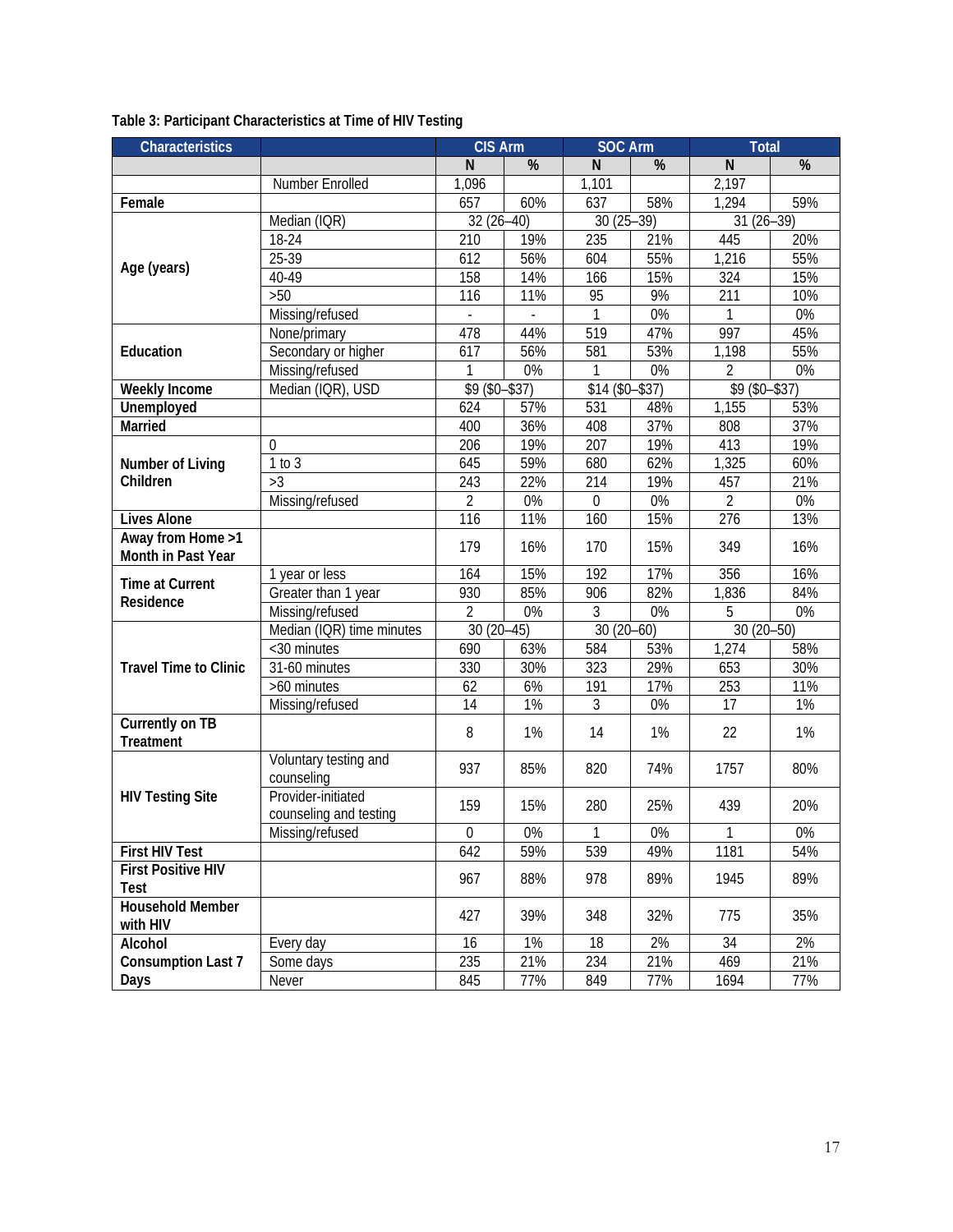the remaining having received HIV testing through provider-initiated testing and counseling at outpatient clinics within the study units. Over half (54%) of participants reported that this was their first HIV test, while 84 percent indicated that it was their first HIV-positive test.

### <span id="page-17-0"></span>**Primary Outcome**

In intent-to-treat analysis, 705 (64%) participants at sites randomized to the CIS arm and 477 (43%) participants at sites randomized to the SOC arm achieved the primary study outcome of linkage to HIV care within one month of HIV testing plus retention in HIV care at 12 months after HIV testing, for a RR of 1.48 (95% CI 1.37–1.61, p<0.0001). Accounting for clustering within study units, the RR was 1.52 (95% CI 1.19– 1.96, p = 0.002) (Figure 3 and Table 4). Adjusting for covariates listed in Table 1 did not appreciably change the results.

#### **Figure 3: Proportion of Patients Who Achieved the Primary Outcome of Linkage to HIV Care Within One Month of HIV Testing Plus Retention in HIV Care at 12 months After HIV Testing, Compared Among Participants in the CIS Versus SOC Study Arms**

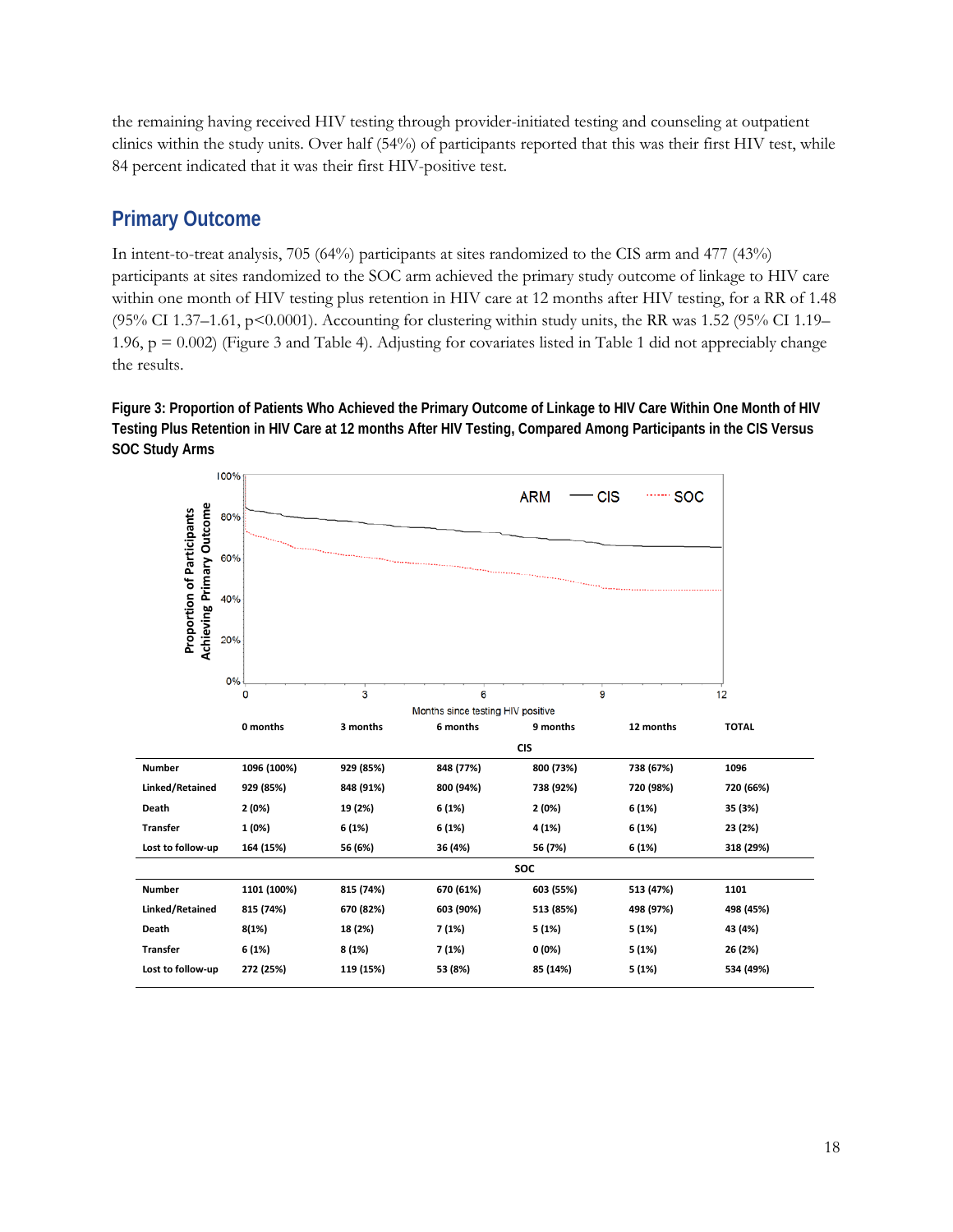|                                |                                                                                                        | <b>CIS Arm</b><br>$(N = 1.096)$        |      | <b>SOC Arm</b><br>$(N = 1, 101)$ |     | <b>Relative Risk</b>           |                 |          |
|--------------------------------|--------------------------------------------------------------------------------------------------------|----------------------------------------|------|----------------------------------|-----|--------------------------------|-----------------|----------|
|                                |                                                                                                        | %<br>N                                 |      | $\mathsf{N}$                     | %   | <b>Relative Risk</b><br>95% CI |                 | P-value  |
|                                | Intention to treat                                                                                     | 705                                    | 64%  | 477                              | 43% | 1.48                           | $(1.37 - 1.61)$ | < 0.0001 |
|                                |                                                                                                        |                                        |      |                                  |     |                                |                 |          |
|                                | Intention to treat, accounting for clustering <sup>1</sup>                                             | 705                                    | 64%  | 477                              | 43% | 1.52                           | $(1.19 - 1.96)$ | 0.002    |
| Primary Outcome                | Intention to treat, accounting for clustering and differences<br>in covariates                         | 705                                    | 64%  | 477                              | 43% | 1.50                           | $(1.12 - 1.99)$ | 0.009    |
|                                | Per protocol <sup>1,2</sup>                                                                            | 672                                    | 69%  | 447                              | 43% | 1.68                           | $(1.32 - 2.15)$ | 0.0003   |
|                                | Sensitivity analysis <sup>1,3</sup>                                                                    | 761                                    | 69%  | 557                              | 51% | 1.41                           | $(1.13 - 1.74)$ | 0.004    |
| <b>Secondary Outcomes</b>      |                                                                                                        |                                        |      |                                  |     |                                |                 |          |
|                                | Linked same day of HIV test <sup>1</sup>                                                               | 887                                    | 81%  | 760                              | 69% | 1.22                           | $(0.89 - 1.68)$ | 0.20     |
| Linkage                        | Linked within one month <sup>1</sup>                                                                   | 1,010                                  | 92%  | 918                              | 83% | 1.12                           | $(0.96 - 1.30)$ | 0.14     |
|                                | Linked ever <sup>1</sup>                                                                               | 1,032                                  | 94%  | 957                              | 87% | 1.08                           | $(0.97 - 1.21)$ | 0.13     |
|                                | Mean (std) time from HIV testing to linkage                                                            | 7.5 days (46.6)<br>2.5 days (19.5)     |      |                                  |     |                                | 0.189           |          |
|                                | Assessed for ART eligibility <sup>1</sup>                                                              | 1,096                                  | 100% | 920                              | 84% | 1.20                           | $(1.07 - 1.34)$ | 0.004    |
| <b>ART Eligibility</b>         | Became ART Eligible <sup>1</sup>                                                                       | 833                                    | 76%  | 721                              | 65% | 1.18                           | $(1.01 - 1.37)$ | 0.038    |
|                                | Mean (std) time from HIV testing to ART eligibility<br>assessment <sup>4</sup>                         | 0(0)                                   |      | 6.3(35.5)                        |     |                                |                 | < 0.0001 |
|                                | Initiated ART (within one year) <sup>1</sup>                                                           | 682                                    | 62%  | 597                              | 54% | 1.18                           | $(0.97 - 1.43)$ | 0.092    |
| <b>ART Initiation*</b>         | Initiated ART (ever) <sup>1</sup>                                                                      | 710                                    | 65%  | 635                              | 58% | 1.16                           | $(0.96 - 1.40)$ | 0.12     |
|                                | Median (IQR) time from testing HIV-positive to ART<br>Initiation among ART eligible, days <sup>5</sup> | $7.0(3.0-21.0)$<br>$14.0 (7.0 - 31.0)$ |      |                                  |     |                                | < 0.0001        |          |
| <b>Retention Regardless of</b> | Six months after HIV testing <sup>1</sup>                                                              | 785                                    | 72%  | 580                              | 53% | 1.39                           | $(1.14 - 1.70)$ | 0.002    |
| <b>ART Status</b>              | 12 months after HIV testing <sup>1</sup>                                                               | 720                                    | 66%  | 498                              | 45% | 1.48                           | $(1.18 - 1.86)$ | 0.002    |
| Deaths within 12 Months        | Total deaths <sup>1</sup>                                                                              | 35                                     | 3%   | 43                               | 4%  | 0.80                           | $(0.46 - 1.35)$ | 0.41     |
| of HIV Testing                 | Death before ART initiation <sup>1</sup>                                                               | 10                                     | 1%   | 23                               | 2%  | 0.44                           | $(0.19 - 1.01)$ | 0.05     |
|                                | Death after ART initiation <sup>1</sup>                                                                | $\overline{25}$                        | 2%   | $\overline{20}$                  | 2%  | 1.18                           | $(0.57 - 2.47)$ | 0.63     |
| Transfers within 12            | Total transfers <sup>1</sup>                                                                           | 23                                     | 2%   | 26                               | 2%  | 0.88                           | $(0.44 - 1.77)$ | 0.71     |
| Months of HIV Testing          | Transfers before ART initiation <sup>1</sup>                                                           | $\overline{7}$                         | 1%   | 19                               | 2%  | 0.37                           | $(0.16 - 0.85)$ | 0.02     |
|                                | Transfers after ART initiation <sup>1</sup>                                                            | 16                                     | 1%   | $\overline{7}$                   | 1%  | 2.10                           | $(0.72 - 6.18)$ | 0.16     |
| Lost to Follow-up within       | Total lost to follow-up1                                                                               | 318                                    | 29%  | 534                              | 49% | 0.56                           | $(0.40 - 0.79)$ | 0.002    |
| 12 Months of HIV               | Lost to follow-up before ART initiation <sup>1</sup>                                                   | 240                                    | 22%  | 357                              | 32% | 0.60                           | $(0.40 - 0.89)$ | 0.014    |
| <b>Testing</b>                 | Lost to follow-up after ART initiation <sup>1</sup>                                                    | 78                                     | 7%   | 177                              | 16% | 0.51                           | $(0.31 - 0.85)$ | 0.013    |
| Viral Load Suppression         | On ART for $> 6$ months                                                                                | 419                                    | 88%  | 406                              | 90  | 0.97                           | $(0.88 - 1.07)$ | 0.55     |

#### **Table 4: Primary and Secondary Outcomes between the CIS and SOC Study Arm**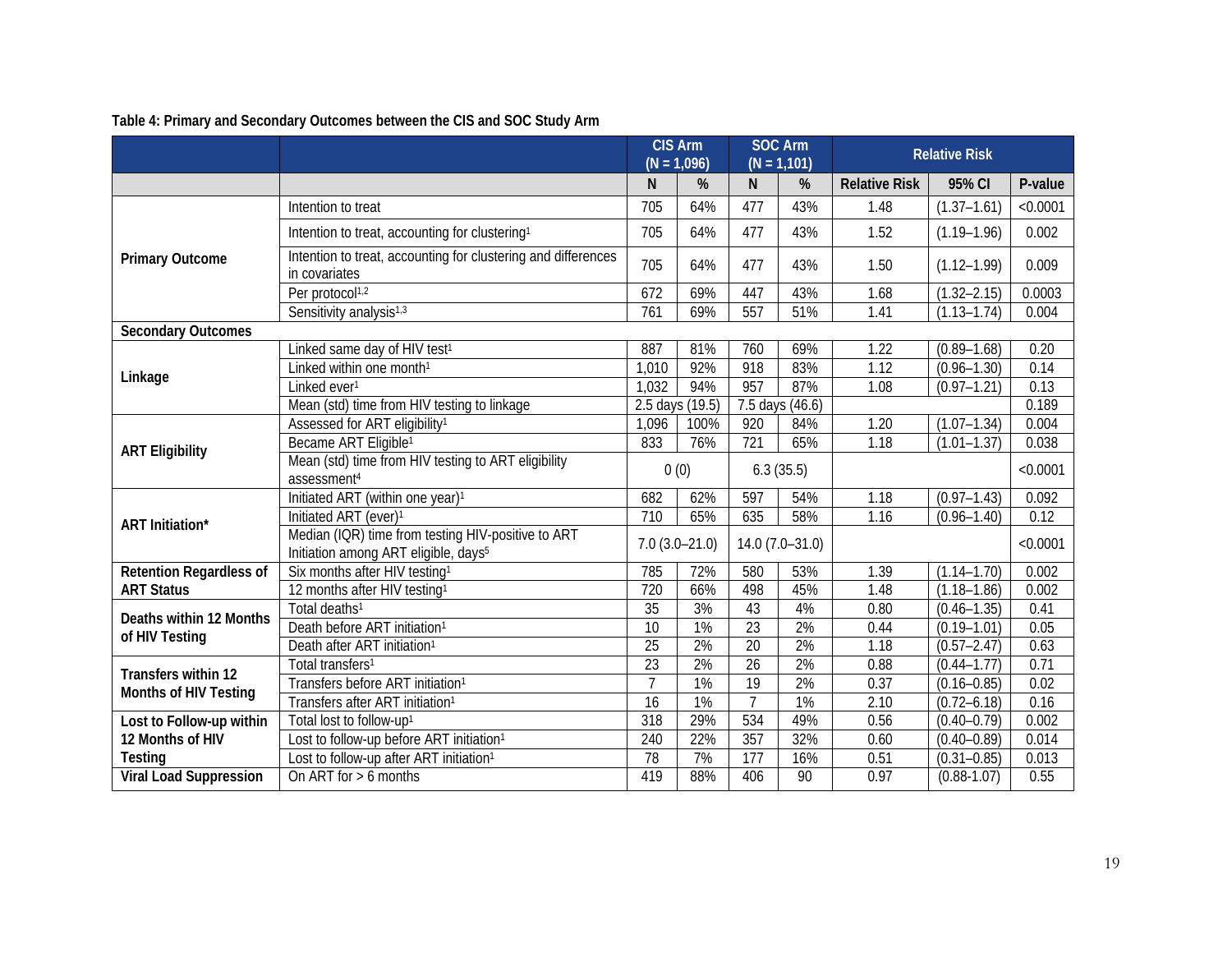#### **Table 4 Notes:**

- 1. Accounting for within-study unit clustering using random intercept log-Poisson regression models with robust standard error.
- 2. The per-protocol analysis compares all patients in the SOC to those in the CIS self-reporting receipt of all interventions: POC PIMA CD4, accelerated ART initiation (if eligible), BCPP, SMS, and financial incentives. A total of 937 of the 1,100 in the CIS arm were included. Patients were excluded for missing the following: PIMA (2), ART counseling session #1 (24), ART counseling session #2 (14), BCPP1 (7), financial incentive #1 (86), BCPP2 (12), financial incentive #2 (8), financial incentive #3 (4), BCPP3 (4), BCPP4 (2).
- 3. The sensitivity analysis considers participants linked to HIV care or retained in HIV care if they are recorded as linked and retained in their medical records or if they self-reported linkage or retention in the one- and/or 12-month study questionnaire.
- 4. All participants in the SOC arm were assessed for ART eligibility at time of testing HIV-positive. 920/1,101 (84%) of SOC participants were assessed at enrollment into HIV care or clinical follow-up.
- 5. Time To ART initiation measured from date of HIV-positive test to ART initiation among those becoming ART eligible. Pvalues are Wilcoxon tests of differences between medians.
- \* In the CIS arm, 85 percent of those ART-eligible initiated ART. In the SOC arm, 88 percent of those eligible initiated ART.

The RR in the per-protocol analysis accounting for clustering for achieving the primary outcome was 1.68 (95% CI 1.32–2.15,  $p = 0.003$ ) (Table 4). The RR in the sensitivity analysis accounting for clustering, which included participants who self-reported linkage and retention in the one- and 12-month surveys at a clinic other than one with their assigned study unit, was 1.41 (95% CI 1.13–1.74,  $p = 0.004$ ) (Table 4).

The CIS intervention was delivered according to study protocol to 937 (85%) of the 1,096 participants enrolled in study units assigned to the CIS. Reasons for not receiving all of the CIS intervention components included missing POC CD4+ cell count testing (<1% CIS participants), missing an ART counseling session per accelerated ART procedures (3%), missing receipt of one health care bag (2%), and missing receipt of one financial incentive (9%). There was heterogeneity in the primary outcome across the five pairs of matched study units. The proportion of participants who achieved the primary outcome in study units randomized to the CIS ranged from 49 to 82 percent, while this ranged from 22 to 57 percent in the study units randomized to the SOC.

#### <span id="page-19-0"></span>**Secondary Outcomes**

A similar proportion of participants linked to care anytime within the study period in both study arms: 1,032  $(94%)$  in the CIS arm compared to 957  $(87%)$  in the SOC arm (RR 1.08, 95% CI 0.97–1.21), with no significant differences in linkage within the same day or one month after testing (see Table 4). The mean time to linkage to care was shorter in the CIS arm versus the SOC study arm, but was not statistically different (2.5 compared to 7.5 days,  $p = 0.189$ ). However, among those who ever linked to care (1,032 in the CIS and 957 in the SOC), significantly fewer patients (13%) in CIS sites versus SOC sites (18%) did not return for subsequent visits after the first clinic visit ( $p = 0.008$ ).

Assessment for ART eligibility through either a CD4+ cell count or WHO staging was done for all participants in the CIS arm compared to 84 percent of participants in the SOC arm (RR 1.20, 95% CI 1.07– 1.34,  $p = 0.004$ ). Mean time to ART eligibility assessment was zero days in the CIS study arm compared to 6.3 days in the SOC arm (p <0.0001). Median CD4+ cell count among 1,096 participants in the CIS arm who had POC CD4+ cell count testing done at the time of HIV testing was 311 cells/microliter (IQR 159–443).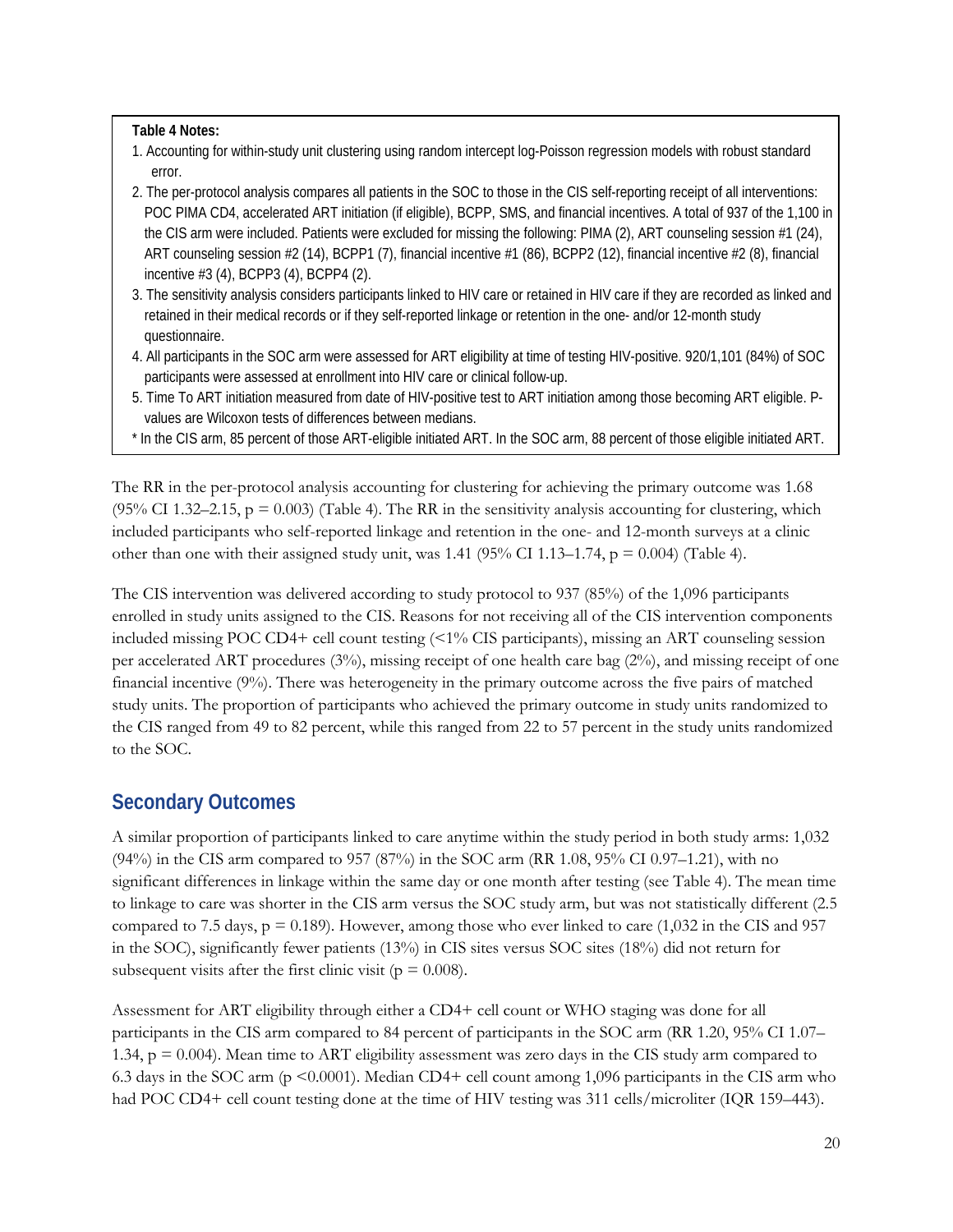Among the 907 (82%) participants in the SOC arm who linked to HIV care and had a CD4+ cell count done, the median CD4+ cell count was 285 cells/microliter (155–444,  $p = 0.07$ ).

A total of 710 (85% of ART-eligible participants) in the CIS arm, compared to 635 (88% among ART-eligible participants) in the SOC arm, initiated ART within the study follow-up period (RR 1.16, 95% CI 0.96–1.40, p  $= 0.12$ ) (see Table 4). The median time from HIV testing to ART initiation among eligible patients was seven days (IQR 3.0–21.0) in the CIS arm, compared to 14 days (IQR 7.0–13.0) in the SOC study arm (p<0.0001).

Retention in care at 12 months, regardless of ART status or time of linkage, was significantly greater in participants in the CIS compared to the SOC study arm, with a RR of 1.48 (95% CI 1.18–1.86,  $p = 0.002$ ). Loss to follow-up during pre-ART care (RR =  $0.60$ , 95% CI: 0.40–0.89, p = 0.014) and after ART initiation  $(RR = 0.51, 95\% \text{ CI: } 0.31 - 0.85, p = 0.013$  was significantly lower in the CIS versus the SOC.

For participants on ART for at least six months during follow-up, regardless of retention status, viral load data were available for 97 percent ( $N = 477/493$ ) of participants in CIS arm and 98 percent ( $N = 451/458$ ) in the SOC arm. Viral suppression among participants was similar by study arm: 88 percent in the CIS and 90 percent in the SOC (RR 0.97, 95% CI 0.88–1.07,  $p = 0.55$ ).

There were 78 deaths (3.6% of the study population) that occurred during follow-up and this did not differ by study arm (35 deaths [3%] in the CIS study arm versus 43 deaths [4%] in the SOC arm, with a RR of 0.80, 95% CI 0.46–1.35,  $p = 0.40$ ) (see Table 4). However, there was a trend toward significantly lower mortality among participants prior to ART initiation in the CIS arm (10 deaths) compared to the SOC arm (23 deaths), with a RR of 0.44 (95% CI 0.19–1.01,  $p = 0.05$ ).

The effect of the CIS, as compared to the SOC, was consistent across all pre-specified subgroups, including by age, sex, income, employment, marital status, travel away from home in the past year, travel time to clinic, past HIV testing history, household members with HIV, and type of clinic (Figure 4).

### <span id="page-20-0"></span>**Acceptability of CIS Interventions**

Among the 977 participants (89% of participants in the CIS arm) who received a one-month questionnaire, 314 (32%) reported that POC CD4 testing was the most helpful in terms of encouraging linkage to care, followed by the financial incentive (24%), same-day ART counseling as part of accelerated ART procedures (21%), SMS appointment reminders (12%), and the basic health care bag (9%). At 12 months, among the 905 CIS participants (82%) receiving a 12-month questionnaire, 870 responded to questions about acceptability. Of these, 277 participants (32%) reported that receiving the non-cash financial incentive was the most helpful in terms of encouraging retention in care, followed by SMS text reminders (21%), same-day ART adherence counseling (17%), and POC CD4 testing (16%).

#### <span id="page-20-1"></span>**Receipt of Study Interventions**

Among the 1,100 participants enrolled at the CIS study facilities, 99.8 percent received POC CD4+ cell count tests. Among those eligible for ART, 98 percent received the first ART counseling session and 99 percent received the second ART counseling session. Overall, more than 90 percent of eligible participants received the BCPP bags and non-cash financial incentives. Ninety-nine percent of eligible participants received the first and second BCPP bags and 100 percent received the third and fourth. Ninety-one percent of eligible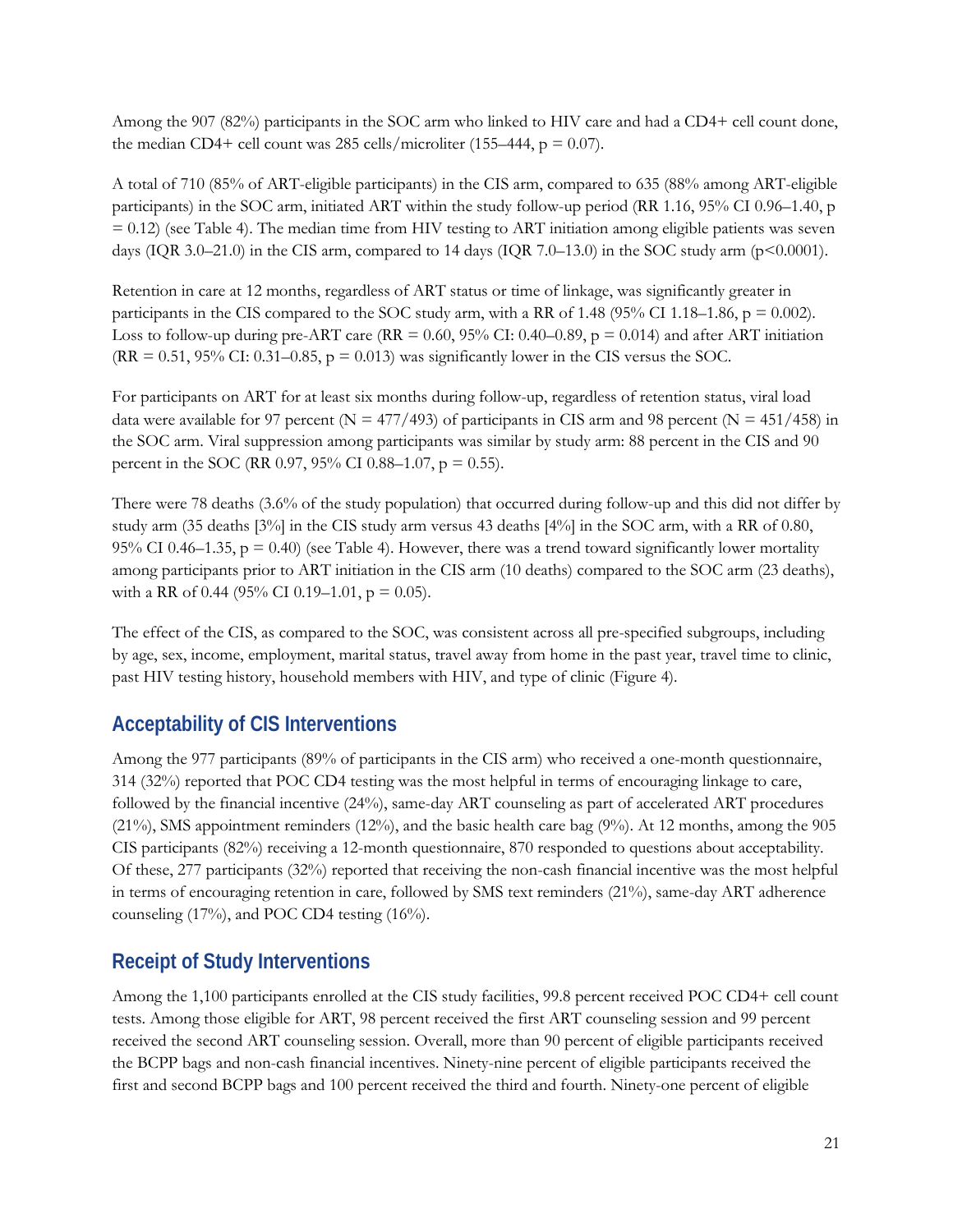participants received the first financial incentive and 99 and 100 percent received the second and third, respectively.

#### <span id="page-21-0"></span>**Cost and Cost-Effectiveness**

Based on the model, scale-up of the Link4Health CIS reduced the number of new HIV infections over 20 years by 959 infections (from 12,164 infections to 11,205 infections) and prevented 5,077 deaths (from 50,663 to 45,586 deaths). The CIS resulted in an incremental cost per infection prevented of \$922 and an incremental cost per quality-adjusted life year gained of \$4,201/quality-adjusted life year. In one-way and multi-way sensitivity analyses, results regarding costs and benefits were highly stable, with the Link4Health CIS remaining cost-effective and improving health outcomes across a range of assumptions.



**Figure 4: Subgroup Analysis for the Primary Endpoint**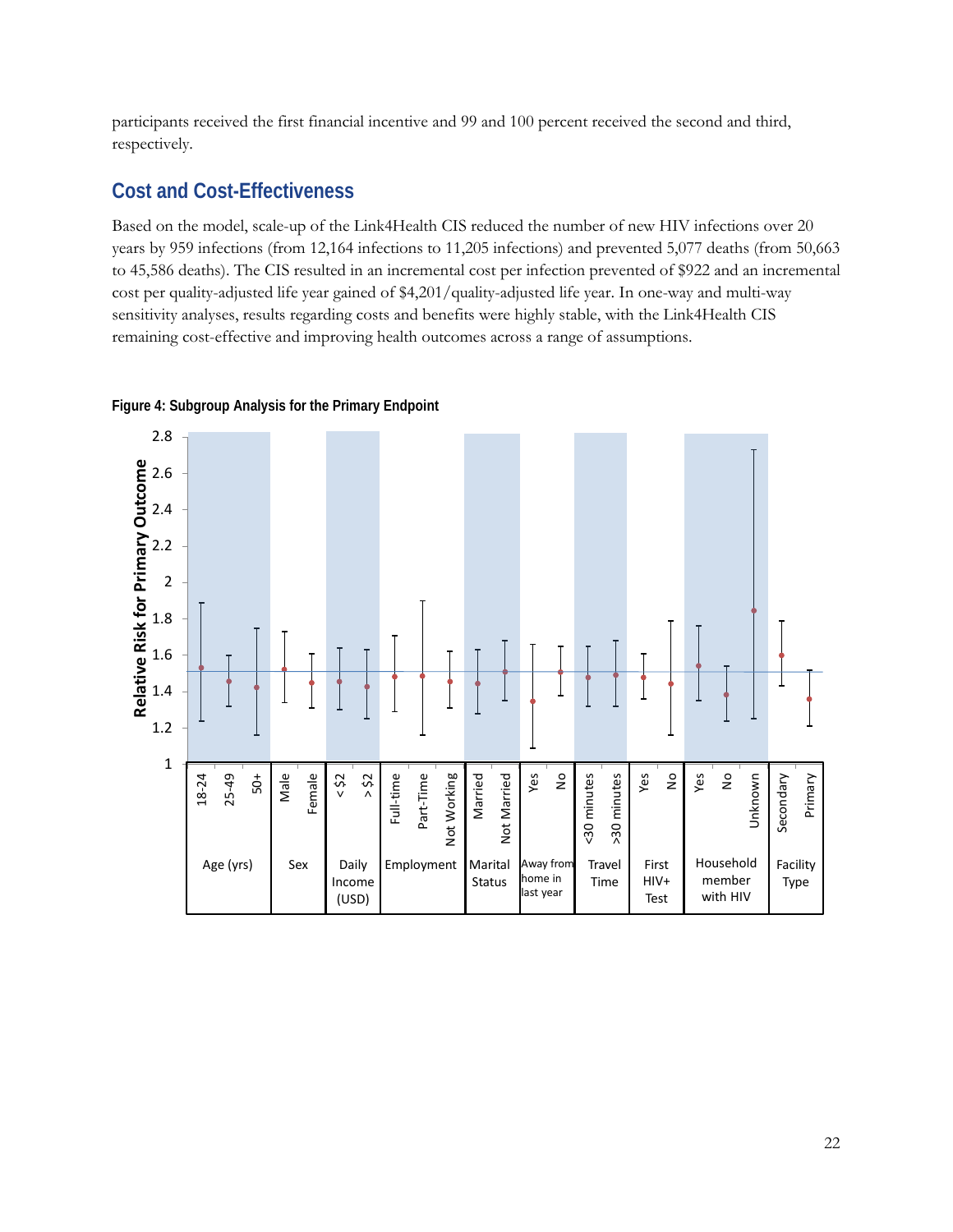### **Discussion**

 $\overline{\phantom{a}}$ 

In this cluster-randomized study, a novel combination strategy, inclusive of five evidence-based components, was 50 percent more effective than the SOC in enhancing linkage to care plus retention in care among HIVpositive individuals. The robustness of this outcome is supported by the finding of a similar effect in the perprotocol and sensitivity analyses, and by the consistency of the effect noted across the pre-specified subgroups of participants. In addition, the CIS was associated with improvements across multiple steps of the care continuum, with an increased proportion of participants who were assessed for ART eligibility, decreased time to ART eligibility assessment, decreased time to ART initiation, increased retention at 12 months after HIV testing (regardless of time to linkage and ART status), and a trend for decreased mortality among participants prior to ART initiation. However, high rates of viral suppression were similar among ART patients across study arms.

In the Link4Health study, the primary effect of the CIS was noted on retention, rather than on linkage to care. One reason for this finding may be due to the high proportion of participants who linked to care within one month of HIV testing (87% in the SOC arm and 92% in the CIS arm)—thus our sample size was insufficient to show a difference between the arms. The high proportion of linkage was likely influenced by a national campaign to improve linkage and retention that was being implemented in Swaziland during the study period.[7](#page-22-0)

The CIS significantly reduced loss to follow-up among participants, regardless of their ART status. Loss to follow-up in both study arms was higher among pre-ART participants as compared to participants who had initiated ART. This is consistent with findings from a large study that included 390,603 HIV-positive adults in Kenya, Mozambique, Rwanda, and Tanzania, where 34.8 percent of all patients who had not initiated ART were lost from care at 12 months, compared to 5.[8](#page-22-1) percent among patients on ART.<sup>8</sup> The study findings remain relevant even though recent WHO guidelines now recommend offering ART to all HIV-positive patients irrespective of CD4+ cell count or WHO disease stage, as studies have shown that retention in care and on ART remains a challenge in this context.<sup>[9](#page-22-2)</sup> For example, while adoption of Option B+, which entails prompt initiation of ART for all HIV-positive pregnant women, has been associated with an increase in the number on ART, loss to follow-up has remained a challenge. Among 21,939 HIV-infected pregnant women who started ART as per Option B+ in Malawi, 17 percent were lost to follow-up at six months after treatment start, with a five-fold higher loss to follow-up compared to those who initiated ART at a more advanced stage of HIV disease.

Viral suppression was high among participants who were on ART for a minimum of six months (84 and 90% in the CIS and SOC arm, respectively). This confirms the potency of a first-line regimen consisting of tenofovir, lamivudine, and efavirenz or nevirapine, and suggests that participants who had initiated ART were highly adherent to these medications. These findings are consistent with those from the Population-based HIV Impact Assessment (PHIA) surveys conducted in Malawi, Swaziland, Zambia, and Zimbabwe, which

<span id="page-22-0"></span><sup>7</sup> MacKellar DA, Williams D, Steror N, et al. Enrollment in HIV care two years after HIV diagnosis in the Kingdom of Swaziland: an evaluation of a national program of new linkage procedures." *PloS One.* 2016; 11(2):e0150086. <sup>8</sup> McNairy, ML, Lamb MR, Abrams EJ, et al. Use of a comprehensive HIV care cascade for evaluating HIV program

<span id="page-22-1"></span>performance: findings from 4 sub-Saharan African countries. *JAIDS.* 1999; 70(2):e44.

<span id="page-22-2"></span><sup>9</sup> Guidelines on when to start antiretroviral therapy and on pre-exposure prophylaxis for HIV. Geneva: WHO; 2015.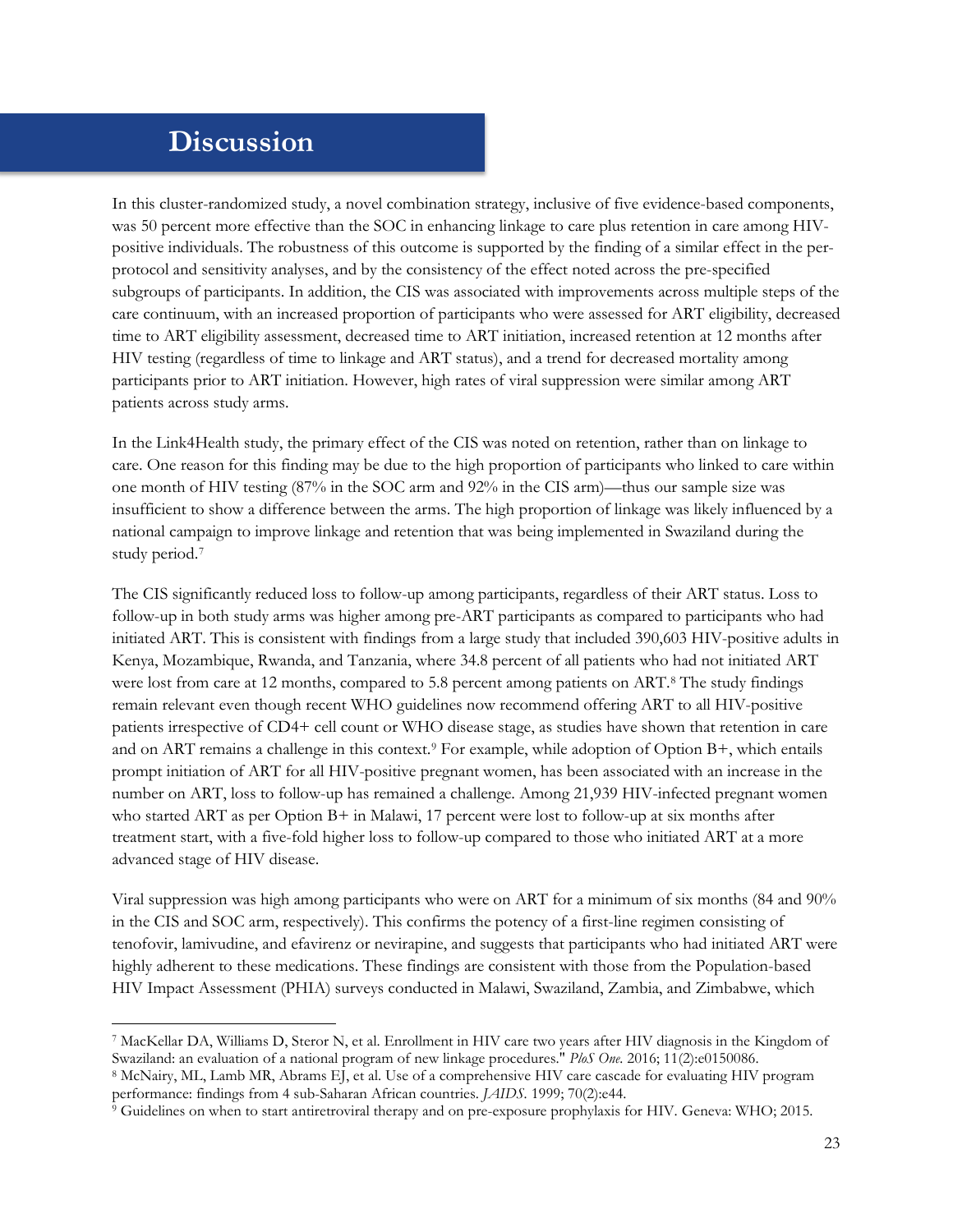included nationally representative samples of adults and children and which noted high viral load suppression (HIV RNA <1,000 copies/milliliter) among HIV-positive patients who reported being on ART.[10](#page-23-0) The finding of similar proportions of viral suppression among participants by study arm may be due to the fact that suppression was very high in both arms and the sample size was insufficient to detect a difference. The CIS used in the study was not designed with a focus specifically on medication adherence and viral suppression. Lastly, it is also possible that the CIS arm included a higher proportion of participants who struggled with medication adherence, or who would not have otherwise started ART in the absence of the CIS strategy, as compared to participants in the SOC arm.

Mortality was an important outcome in this study and every effort was made to ascertain accurate mortality outcomes. It should be noted, however, that reporting of loss to follow-up and mortality by HIV programs has been a controversial topic. This is due to the fact that when attempts were made to trace individuals reported as lost to follow-up by HIV programs, a substantial proportion of such individuals were found to have either died or transferred care to another health facility.[11](#page-23-1) However, such misclassification is unlikely to have occurred in this study, since home tracing was conducted for all study participants to determine their outcomes. While the study was not powered to detect a difference between the study arms in terms of mortality, the CIS appeared to have a meaningful, albeit not statistically significant effect, with as much as 50 percent lower mortality noted among pre-ART patients ( $p = 0.05$ ). This may be due to better retention in care among participants in the intervention arm. Poor retention in care has been demonstrated to be associated with increased mortality—likely due to missed clinic visits that deprive patients of clinical and laboratory assessments for diagnosis of early complications, to determine ART eligibility in a timely manner, and to allow for prompt initiation of ART.[12](#page-23-2) 

To date, most intervention studies to address gaps in the HIV care continuum have focused on a single step in the continuum, usually ART initiation. The Rapid Initiation of Treatment (RapIT) trial showed that singlevisit ART initiation that included POC CD4+ cell count testing was associated with significantly higher ART initiation (97%) compared to the SOC (72%)[.13](#page-23-3) The START-ART trial was a stepped-wedge, clusterrandomized trial of 20 clinics in Uganda evaluating an intervention aimed at improving ART initiation among eligible patients, which included opinion-leader-led training, POC CD4+ cell count testing, and reduced counseling sessions prior to ART initiation.[14](#page-23-4) The intervention was associated with a higher proportion of patients initiating ART (80%) within 14 days after ART eligibility determination, compared to 38 percent in the control group. Finally, the Same Day ART Initiation study in Haiti, which evaluated the effect of sameday ART initiation on the day of HIV diagnosis among asymptomatic HIV-positive adults with CD4+ cell count <500 cells/microliter and WHO Stage I or II disease on retention in care with viral suppression (HIV RNA <50 copies/milliliter) at 12 months after HIV diagnosis, noted that a higher proportion (54%) of patients randomized to the same-day intervention achieved the primary outcome compared to the SOC

 $\overline{\phantom{a}}$ 

<span id="page-23-0"></span><sup>10</sup> The Population HIV Impact Assessment (PHIA) Project. http://www.phia.icap.columbia.edu. Accessed May 31, 2017.

<span id="page-23-1"></span><sup>11</sup> Geng EH, Glidden DV, Bwana MB, et al. Retention in care and connection to care among HIV-infected patients on antiretroviral therapy in Africa: estimation via a sampling-based approach." *PloS One.* 2011;6(7):e21797.

<span id="page-23-2"></span><sup>12</sup> Giordano TP, Gifford AL, White AC Jr, et al. Retention in care: a challenge to survival with HIV infection. *Clinical Infectious Diseases.* 2007;44(11):1493–1499.

<span id="page-23-3"></span><sup>13</sup> Rosen, S, Maskew M, Fox M, et al. Initiating antiretroviral therapy for HIV at a patient's first clinic visit: the RapIT randomized controlled trial. *PLoS Medicine.* 2016;13(5):e1002015.

<span id="page-23-4"></span><sup>14</sup> Amanyire G, Semitala F, Namusobya J, et al. Effects of a multicomponent intervention to streamline initiation of antiretroviral therapy in Africa: a stepped-wedge cluster-randomised trial. *The Lancet HIV* 3.11 (2016): e539-e548.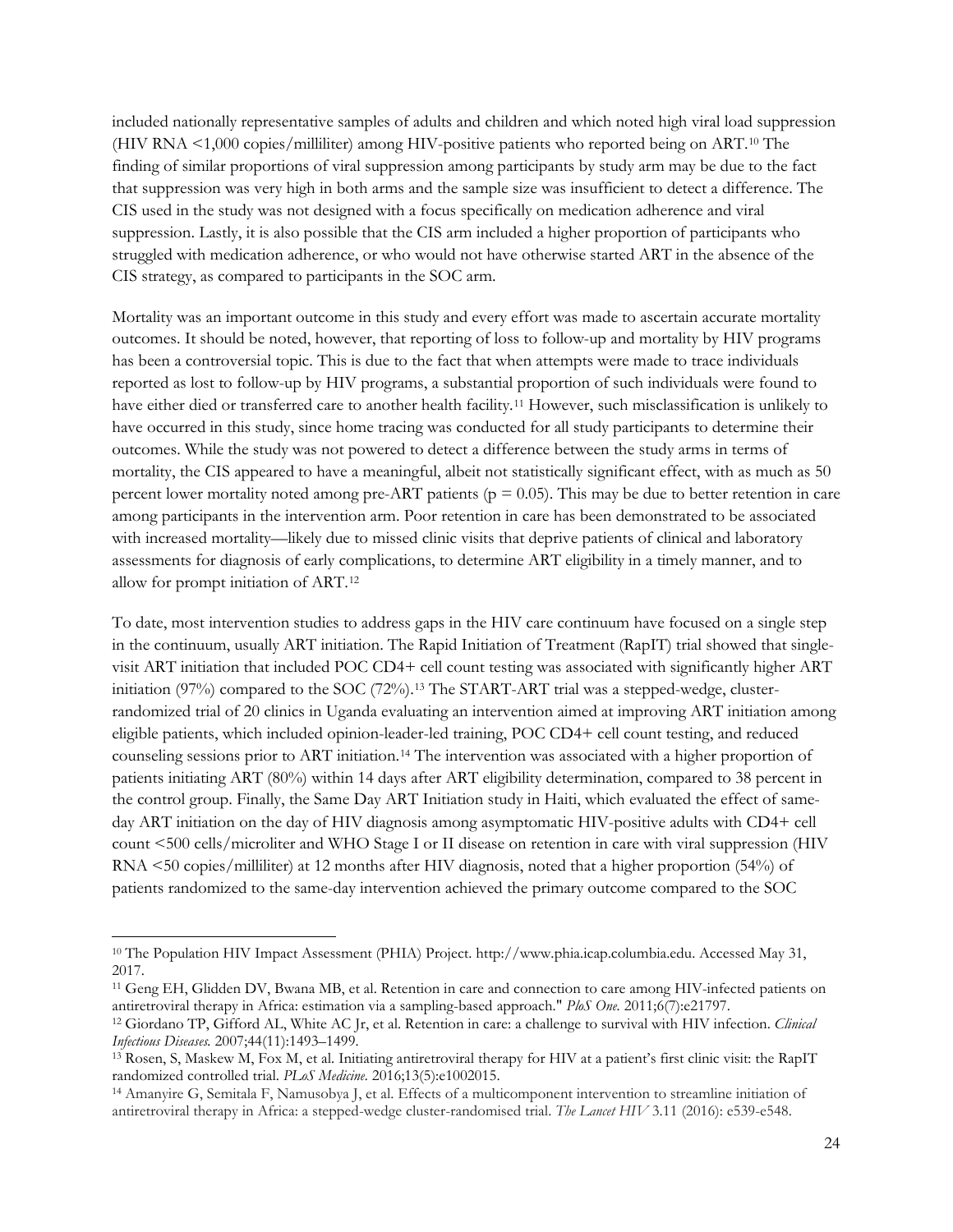(42%).[15](#page-24-0) Unique to the Link4Health study is the delivery of multiple interventions aimed at multiple steps in the HIV care continuum, packaged as a single strategy. The strategy includes accelerated ART initiation, but also aims to improve downstream steps in the continuum, such as retention in care (regardless of ART status). Thus, implementation of an effective strategy, such as the one assessed in this study, has the potential to achieve prompt ART initiation and better retention in care and on ART, consequently enhancing the potential for individual and society benefits from the "treat all" approach.

The study had several strengths, including the use of a pragmatic approach consistent with implementation science design. Specifically, the study utilized broad eligibility criteria, was conducted within established health facilities, tested feasible interventions that were delivered primarily by available staff (rather than research staff), and assessed the primary outcome largely through routinely available data. In addition, the study included the majority of clinics in Swaziland and involved cluster-randomized design, rather than randomization of individual participants, which allowed for ease of implementation and avoided the disruption of services within clinics. Lastly, the study evaluated a combination strategy of multiple evidencebased interventions that targeted multiple steps in the care continuum and assessed the effect on a combined primary outcome of linkage and retention.

The study also had limitations, including that it involved a limited number of clusters; however, these were all the available clusters in the country. The design focused on evaluating a package of interventions as one strategy and thus it did not allow for the evaluation of the effectiveness of individual components of the combination approach.

 $\overline{\phantom{a}}$ 

<span id="page-24-0"></span><sup>15</sup> Koenig S, Dorvil N, Severe P, Riviere C, et al. Same-day HIV testing and antiretroviral therapy initiation results in higher rates of treatment initiation and retention in care. Abstract presented at AIDS 2016; Durban, South Africa.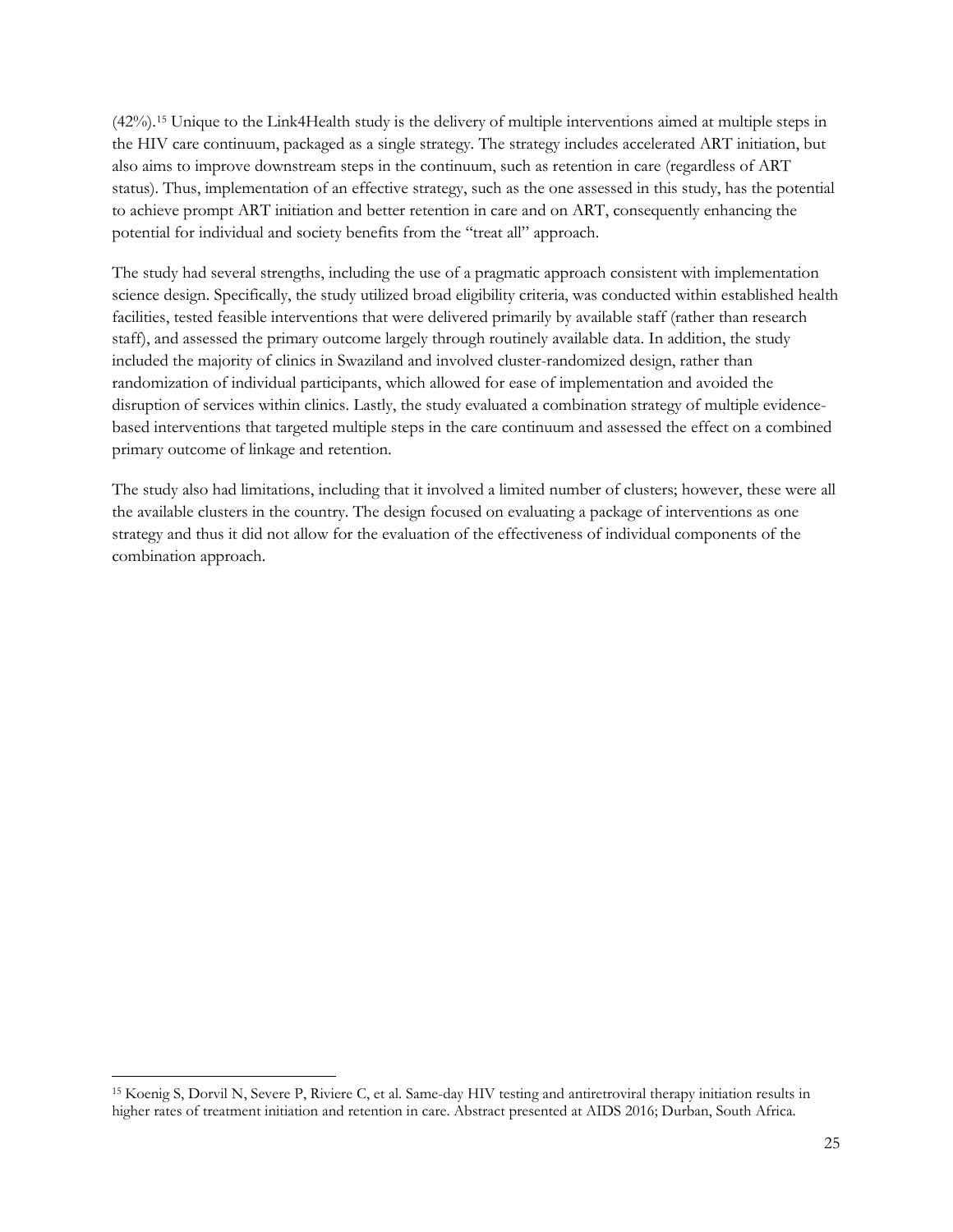# **Conclusions**

The Link4Health study demonstrated that a combination strategy of evidence-based interventions aimed at gaps in various steps of the HIV care continuum was highly effective in enhancing linkage of HIV-positive individuals to care, as well as their retention in care and on ART. The study also showed that, once participants initiated ART, viral load suppression was remarkably high irrespective of study arm. Thus, interventions such as our combination strategy to support ART initiation through linkage, rapid initiation, and ongoing retention remain relevant even in the context of recommendation for initiation of ART among all persons living with HIV. Qualitative analyses are ongoing in order to offer insight into provider and participant perceptions for decision-makers considering adoption of this strategy.

The study findings offer an effective strategy that can advance the quality of HIV programs in Swaziland and that can be adapted to other, similar contexts. The scale-up of the Link4Health strategy would substantially reduce HIV-related deaths and prevent new HIV infections in Swaziland. With a favorable value over a 10 year timeframe or longer, the Link4Health strategy is a cost-effective strategy for confronting the HIV epidemic in Swaziland and other low-income countries.